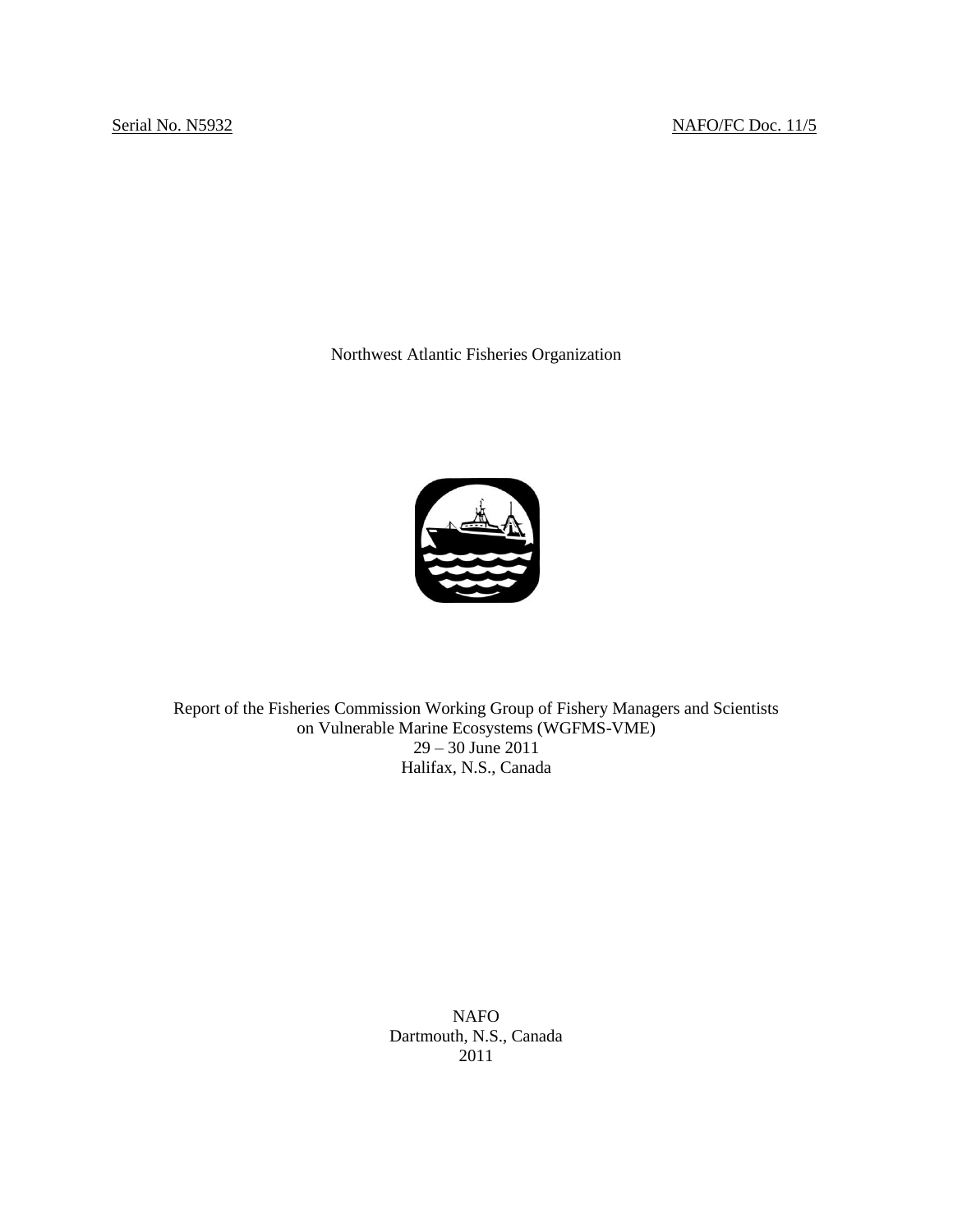# Report of the FC Working Group of Fishery Managers and Scientists on Vulnerable Marine Ecosystems (WGFMS-VME) 29 – 30 June 2011 Halifax, N.S., Canada

|    |                                                                                          | 3                       |
|----|------------------------------------------------------------------------------------------|-------------------------|
|    |                                                                                          | 3                       |
| 2. |                                                                                          | $\frac{3}{3}$           |
| 3. |                                                                                          |                         |
| 4  | Review of the scientific advice of the Scientific Council to the Fisheries Commission;   | 3                       |
|    | 5. Review area closures, fisheries impact assessments and other measures outlined in the |                         |
|    |                                                                                          | 3                       |
| 6. |                                                                                          | $\overline{\mathbf{3}}$ |
|    |                                                                                          | $\overline{4}$          |
| 8. |                                                                                          | 4                       |
| 9. |                                                                                          | 5                       |
|    |                                                                                          |                         |
|    |                                                                                          | 6                       |
|    |                                                                                          | 9                       |
|    |                                                                                          | 10                      |
|    | Annex 4. Draft Update of Chapter Ibis – Bottom Fisheries in the NAFO Regulatory Area     | 16                      |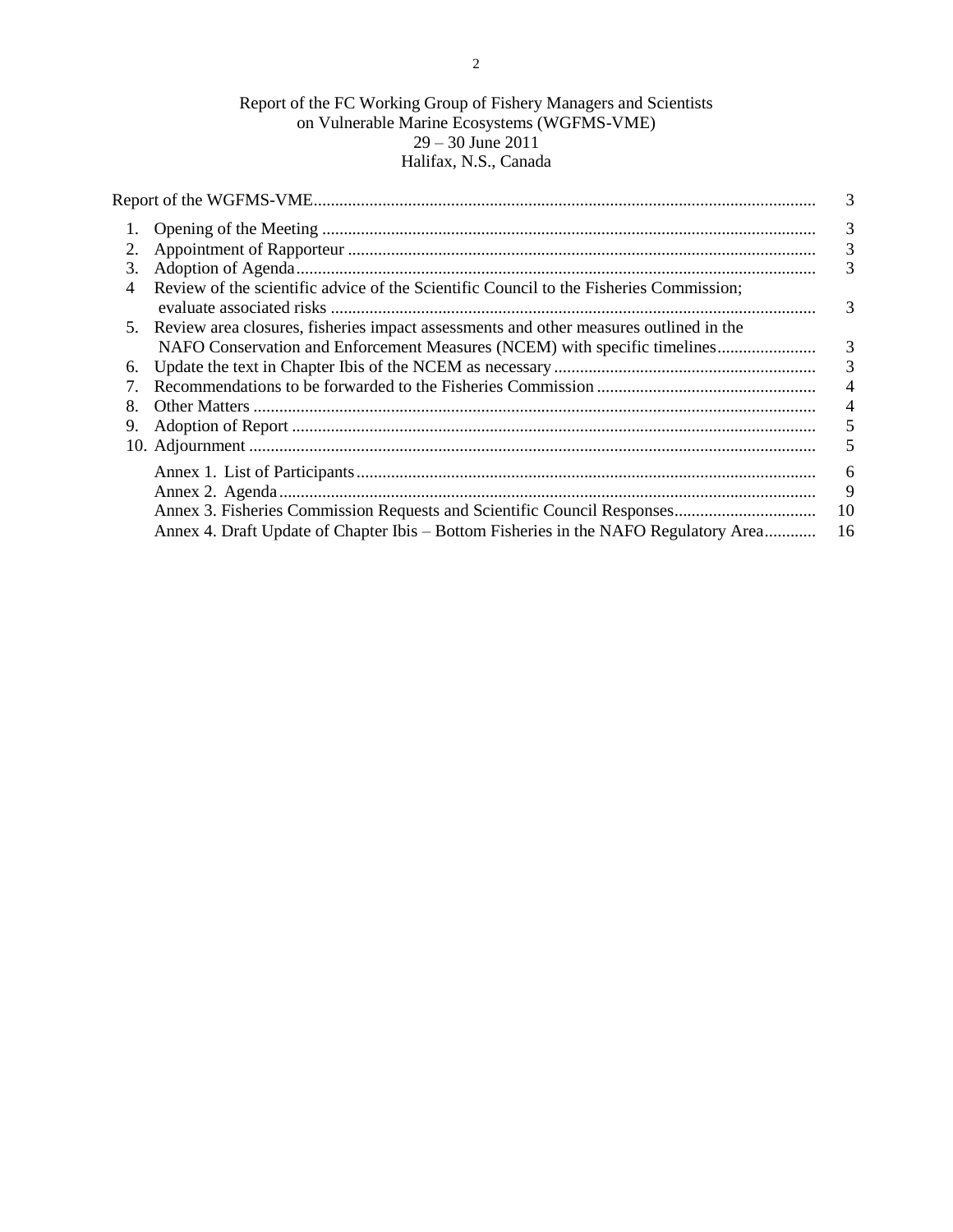# **Report of the FC Working Group of Fishery Managers and Scientists on Vulnerable Marine Ecosystems (WGFMS-VME)**

# **29-30 June 2011 Halifax, Nova Scotia, Canada**

# **1. Opening of the Meeting**

The Chair Bill Brodie (Canada) opened the meeting at 0935 hrs on Wednesday, 29 June 2011. He welcomed the participants from Canada, European Union (EU), Iceland, Japan, Norway, the Russian Federation, and the USA, as well as the Scientific Council (SC) Chair (Annex 1).

# **2. Appointment of Rapporteur**

The Fisheries Commission Coordinator was appointed rapporteur.

# **3. Adoption of Agenda**

The provisional agenda as previously circulated was adopted with insertion of three sub-items under Other Matters: a) NAFO"s Implementation of the Ecosystem Approach, b) NERIEDA update, c) Procedural issues relating to the mandate of the working group, including utilization of SC advice (Annex 2).

# **4. Review of the scientific advice of the Scientific Council to the Fisheries Commission; evaluate associated risks**

The Working Group (WG) received a summary of the Scientific Council report of the June 2011 meeting, from the SC Chair (Annex 3). The presentation of the SC Chair focused on responses to three VMErelated questions from the Fisheries Commission (FC) to SC (items  $13 - 15$  of FC Doc 10/9 Rev.). There was relevant information on the coral and sponge protection zones (notably closed area #5), on encounter thresholds for sponge, and frequency and timing of fishing plans/assessments.

The WG drew the attention of FC to these responses. No evaluation of associated risks was conducted as it was decided that the WG would seek further clarification and instructions from the FC regarding this matter.

# **5. Review area closures, fisheries impact assessments and other measures outlined in the NAFO Conservation and Enforcement Measures (NCEM) with specific timelines**

The WG agreed that the primary focus was those measures with specific timelines, and concentrated on those measures in its review. It was agreed that the effective closure period as well as the review date of seamount, coral, and sponge measures be harmonized. The WG recommended several extensions of closed area deadlines, and this is reflected in the updated text Chapter Ibis (see item 6).

Also, it was noted that the SC advice from June 2011 contained information on frequency and timing of fishing plans/assessments.

# **6. Update the text in Chapter Ibis of the NCEM as necessary**

The review and update of Chapter Ibis generated some discussions, which focused mainly on removing outdated elements, clarifying the text, and reorganizing the articles.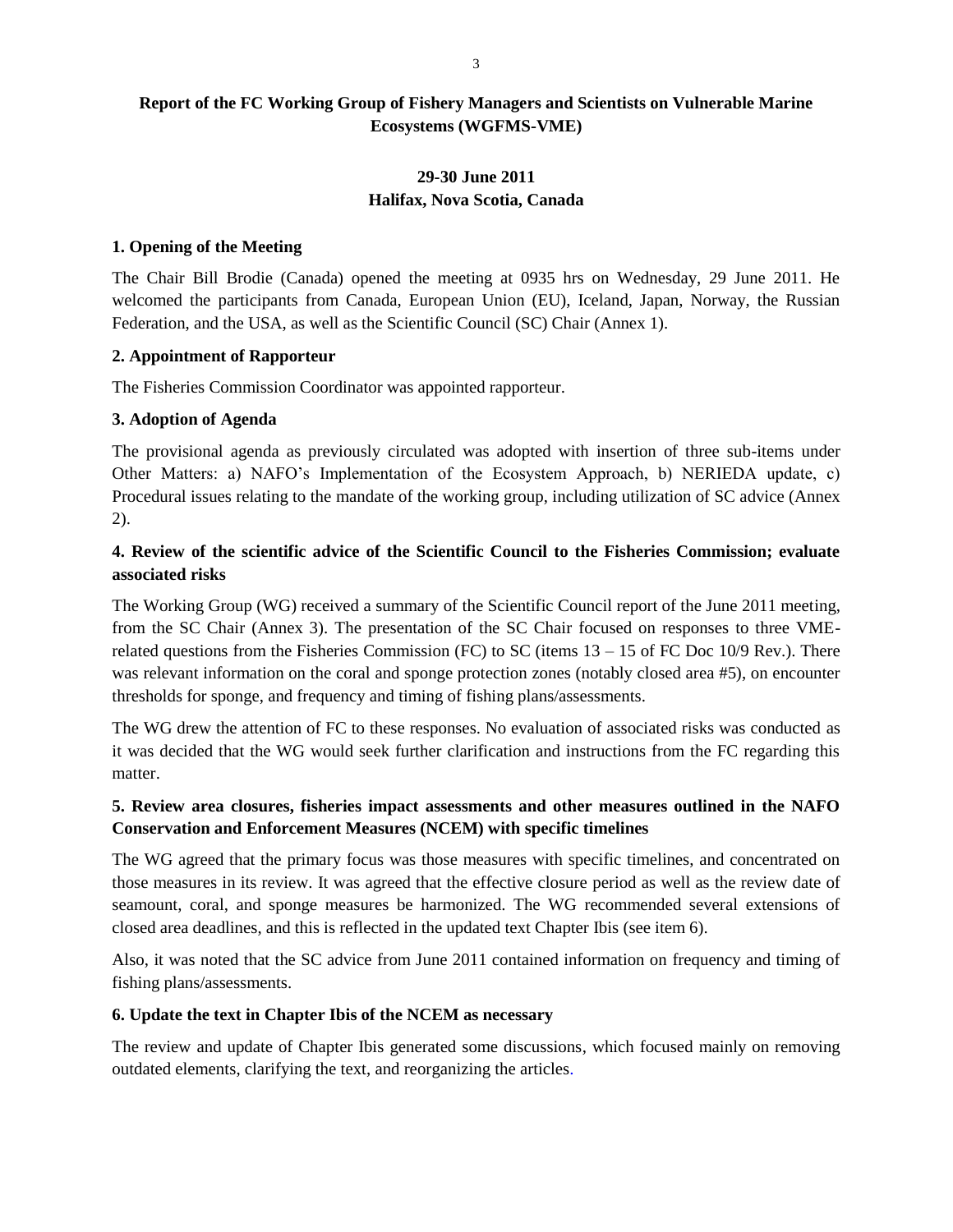Some changes were proposed in the text in order to bring clarity. In cases where there was no consensus, the text were square-bracketed with the intention of bringing these to the attention of the FC for clarification.

Annex 4 presents the proposed updated text of Chapter Ibis. The main features of the update are 1) moving Articles 15.5-15.10 (on seamounts closure) and Article 16 (on coral and sponge areas closure) and integrating them into Article 2bis, 2) harmonization of the closure and review dates of the protected areas and 3) consolidation of definitions related to VME (Article Ibis).

# **7. Recommendations to be forwarded to the Fisheries Commission**

a) On mitigation strategies and measures to avoid significant adverse impacts on vulnerable marine ecosystems.

The WG recommends the extension of the existing coral and sponge closures until 2014 to synchronize with the seamount closure. This recommendation is reflected in the proposed update of Chapter Ibis of the NCEM.

# b) Other recommendations

# *Update of Chapter Ibis of the NCEM*

 The WG recommends to the FC the adoption of the proposed update of Chapter Ibis of the NCEM. The proposed update is contained in FCWG-VME WP 11/2 Rev.2, and is presented in Annex 4.

# *Issues arising from this meeting*

- In relation to Article 1bis6 of the draft update concerning VME indicator species, the WG recommends to the FC to formulate a request to the Scientific Council to produce a detailed list of VME indicator species and possibly other VME elements.
- In relation to Article 2bis3 of the draft update, it is implied that exploratory fishery in the seamounts is allowed. The WG recommends that the FC clarify this measure and its application, with specific reference to Article 2bis, paragraph 2 (regarding 'fishable area'). The WG is of the view that there should be clear and consistent measures in the NCEM on exploratory fisheries vis-à-vis closed areas (seamounts, coral and sponge areas).
- In relation to Article 2bis8 of the draft update concerning the establishment of national coral and sponge monitoring programs, the WG recommends that FC clarify the intent of this measure.
- Concerning the role and task of the WG, the WG recommends to the FC to clarify whether this group should consider scientific advice before it is presented to the FC and make recommendations to the FC at the Annual Meeting.

# **8. Other Matters**

# a) NAFO"s Implementation of the Ecosystem Approach

The Executive Secretary presented a summary of NAFO"s decisions and actions in implementing the ecosystem approach. Measures on protection of sharks and turtles, as well as on bottom fisheries in the Regulatory Area (Chapter Ibis of NCEM) were outlined in line with the international instruments such as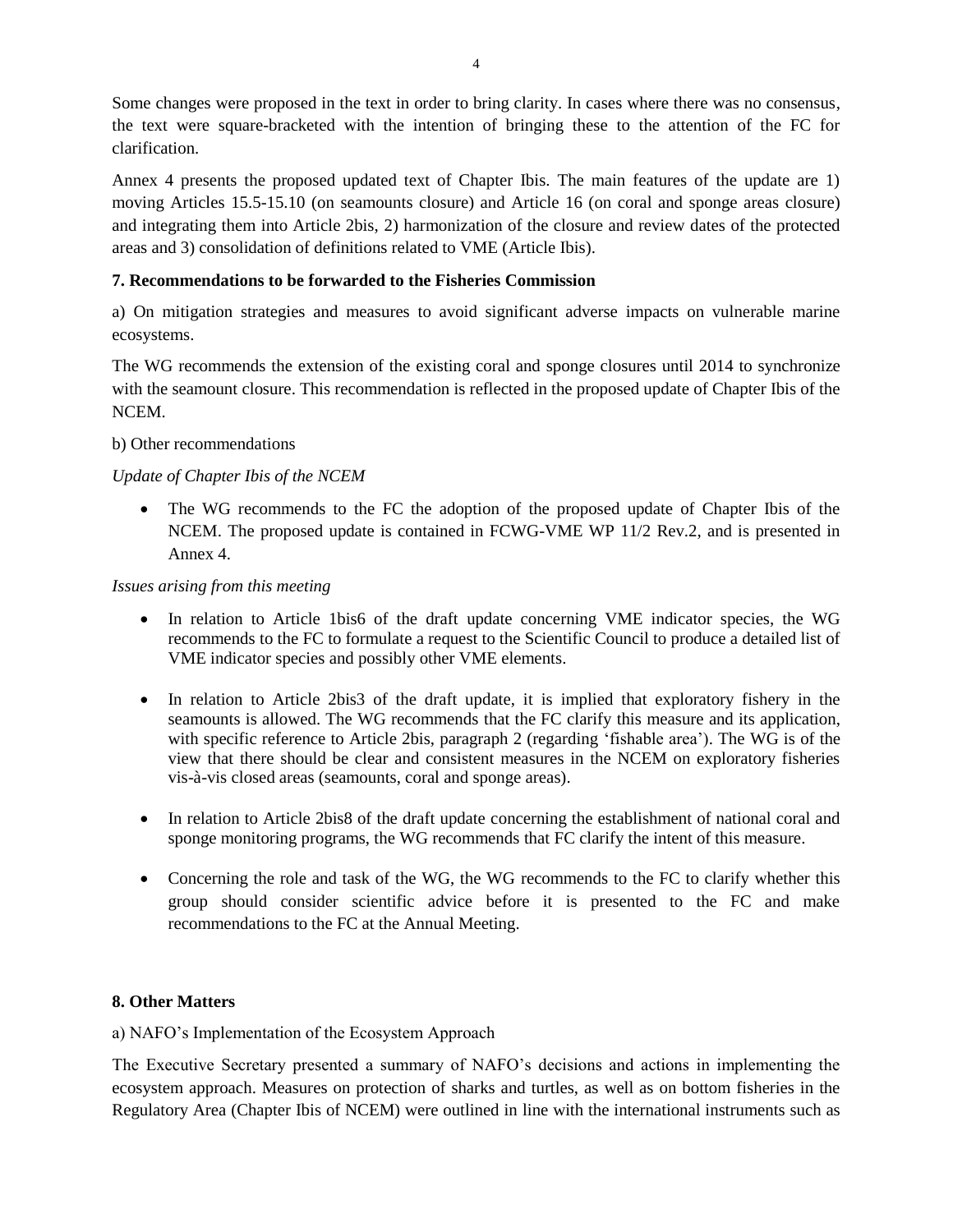the 1995 Fish Stock Agreement, 2006 UNGA Resolution 61/105, and the 2007 NAFO Amended Convention.

The WG was reminded that many of the measures currently in place in Chapter Ibis were the result of recommendations from this WG. The WG was also informed that the Secretariat, in consultation with the Contracting Parties, reports regularly to the United Nations Division for Ocean Affairs and the Law of the Sea (UNDOALOS). The latest report was transmitted in May 2011.

# b) Update on NERIEDA Project

Enrique de Cardenas (EU) made an update-presentation on the research survey project NEREIDA (NAFO Potential Vulnerable Marine Ecosystems: Impact of Deep-sea Fisheries) coordinated by EU-Spain in collaboration with other Contracting Parties. This project was first announced at the 2008 NAFO Annual Meeting. It was noted that regular updates were already provided at previous WG meetings. Also at the 2010 Annual Meeting, a side-event was organized for a joint presentation by Canada and Spain on the research results of the on-going project.

All planned research cruises under the project have been undertaken. Activities since the last update focus on further processing of specimens and samples and data analyses.

Commitment of financial support on the project by EU and Canada are secured until 2014.

c) Procedural issues relating to the utilization of SC advice

The WG had some discussion around timing and function of the WG. Some members felt that the WG should examine in detail the most recent SC advice and responses on VME-related material, and provide recommendations to FC on this content. Other members of the WG felt that the SC advice should go directly to FC, who could then task the WG with specific items as required. The opinion of the Chair of SC was that the SC advice should be delivered to FC for action, rather that to various WGs or other Standing Committees of NAFO. Related to this issue, the WG also discussed options for best timing of any future WG meetings, but did not come to any conclusions. A clarification on the process and timing would be sought from FC.

# **9. Adoption of Report**

This report was adopted through correspondence after the meeting**.** 

# **10. Adjournment**

The Chair thanked the participants and the Secretariat. The meeting was adjourned at 1605 hrs on Thursday, 30 June 2011.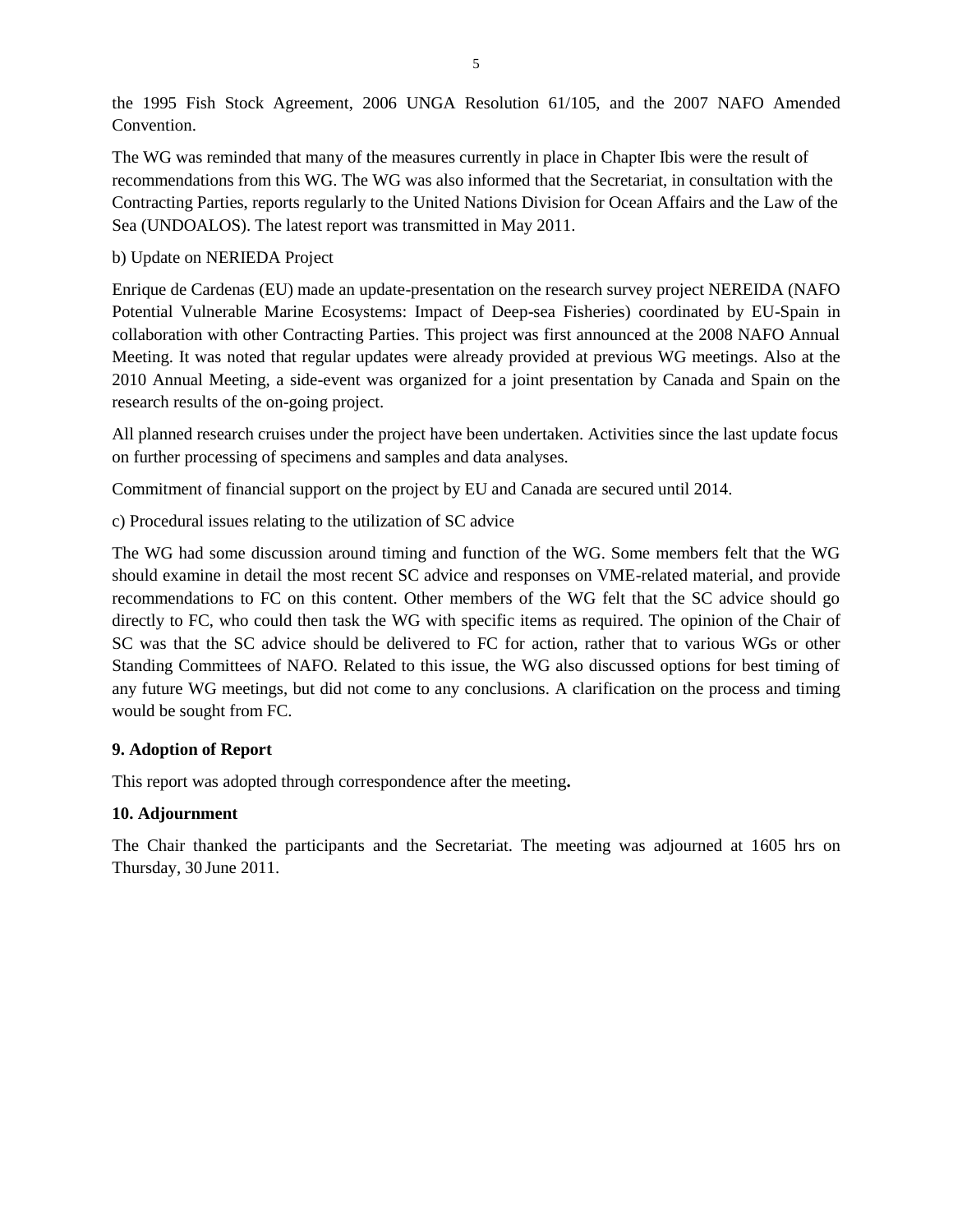### **Annex 1. List of Participants**

#### *WG Chair:*

Brodie, Bill, Senior Science Coordinator/Advisor on NAFO, Science Br., NL Region, Fisheries and Oceans Canada, 80 East White Hills Rd., P. O. Box 5667, St. John's, NL A1C 5X1 Phone: +709 772 3288 – Fax: +709 772 4105 – E-mail[: bill.brodie@dfo-mpo.gc.ca](mailto:bill.brodie@dfo-mpo.gc.ca)

### *SC Chair:*

Alpoim, Ricardo, Instituto Nacional dos Recuros Biológicos, I. P. INRB/IPIMAR, Av. de Brasilia, 1449-006 Lisbon Phone: +351 21 302 7000 – Fax: +351 21 301 5948 – E-mail: ralpoim@ipimar.pt

#### **CANADA**

### **Head of Delegation**

Lapointe, Sylvie, Associate Director General, International Affairs Directorate, Fisheries and Oceans Canada, 200 Kent Street, Ottawa, ON K1A 0E6

Phone: +613 993 6853 – Fax: +613 993 5995 – E-mail[: sylvie.lapointe@dfo-mpo.gc.ca](mailto:sylvie.lapointe@dfo-mpo.gc.ca)

#### **Advisers**

Dwyer, Shelley, Dept. of Fisheries and Aquaculture, Government of Newfoundland and Labrador, P. O. Box 8700, St. John´s, NL A1B 4J6

Phone:  $+7097293735 -$ E-mail: shelley.dwye[r@gov.nl.ca](mailto:atkinson@athena.nwafc.nf.ca)

Gilchrist, Brett, Senior International Fisheries Officer, International Affairs Directorate, Fisheries and Oceans Canada, 200 Kent St., Ottawa, ON K1A 0E6

Phone: +1 613 991 0218 – Fax: +1 613 993 5995 – E-mail: [brett.gilchrist@dfo-mpo.gc.ca](mailto:brett.gilchrist@dfo-mpo.gc.ca)

Kenchington, Ellen, Research Scientist, Fisheries and Oceans Canada, Bedford Institute of Oceanography, 1 Challenger Dr., P. O. Box 1006, Dartmouth, NS B2Y 4A2

Phone: + 902 426 2030 – E-mail: [ellen.kenchington@dfo-mpo.gc.ca](mailto:ellen.kenchington@dfo-mpo.gc.ca)

Walsh, Ray, Fisheries Management Br., Fisheries and Oceans Canada, P.O. Box 5667, St. John's, NL A1C 5X1 Phone: +709 772 4472 – Fax: +709 772 3628 – E-mail: [ray.walsh@dfo-mpo.gc.ca](mailto:ray.walsh@dfo-mpo.gc.ca)

#### **EUROPEAN UNION**

### **Head of Delegation**

Kordecka, Aleksandra, International Relations Officer, International Affairs, Law of the Sea and Regional Fisheries Organizations, European Commission, Directorate-General for Maritime Affairs and Fisheries (DG MARE.B.1), 200 Rue de la Loi/Wetstraat, B-1049 Brussels, Belgium

Phone: +32 2 297 4070 – Fax: +32 2 295 5700 – E-mail: [aleksandra.kordecka@ec.europa.eu](mailto:aleksandra.kordecka@ec.europa.eu)

#### **Alternate**

Dross, Nicolas, International Relations Officer, International Affairs, Law of the Sea and Regional Fisheries Organizations, European Commission, Directorate General for Fisheries and Maritime Affairs (DG MARE.B.1), Rue Joseph II, 99, 1000 Brussels, Belgium

Phone: +32 2 298 0855 – Fax: +32 2 295 5700 – E-mail: [nicolas.dross@ec.europa.eu](mailto:nicolas.dross@ec.europa.eu)

#### **Advisers**

Duarte, Rafael, European Commission, Directorate General for Fisheries and Maritime Affairs, Rue Joseph II, 79 (02/217), B-1049, Brussels, Belgium

Phone: +32 2 299 0955 – E-mail: [rafael.duarte@ec.europa.eu](mailto:rafael.duarte@ec.europa.eu)

Fairise, Nicolas, Chargé de mission, Affaires internationales, Ministère de l"alimentation, de l"agriculture et de la pêche, 3, place de Fontenoy 75700 Paris 07 SP, France

Phone: +33 1 49 55 53 55 – Fax: +33 1 49 55 82 00 – E-mail[: nicolas.fairise@agriculture.gouv.fr](mailto:nicolas.fairise@agriculture.gouv.fr)

Batista, Emilia, Directora de Servicos, Departamento dos Recursos, Direccao Geral das Pescas e Aquicultura, Avenida da Brasilia, 1449-030 Lisbon, Portugal

Phone: +351 742 3629 – Fax: +351 21 303 5922 – E-mail[: ebatista@dgpa.min-agricultura.pt](mailto:ebatista@dgpa.min-agricultura.pt)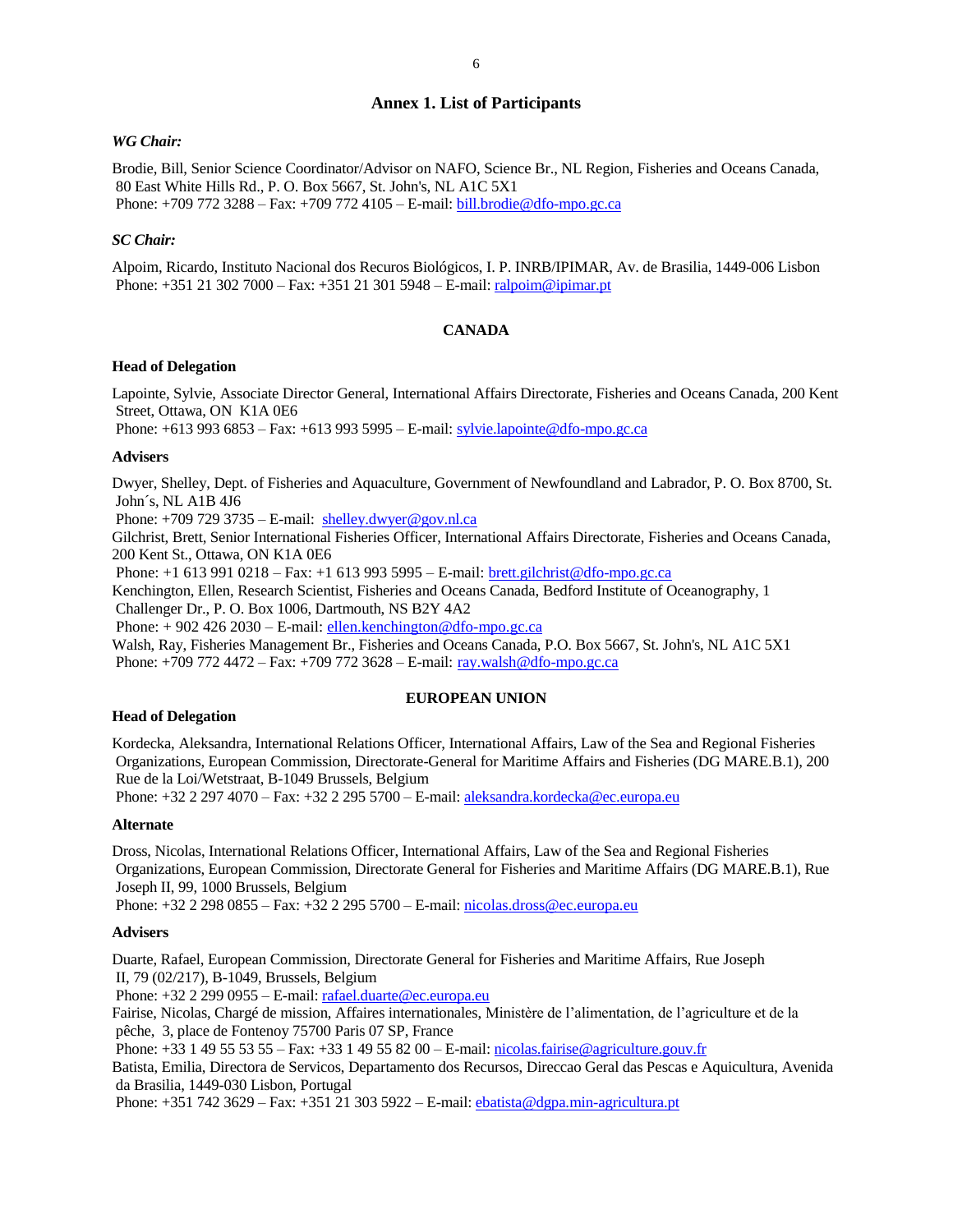De Cardenas, Enrique, Secretariat General del Mar, Ministerio de Medio Ambiente y Medio Rural y Marino, Velázquez, 144, 28006 Madrid, Spain Phone: +34 91 347 6110 – Fax: +34 91 347 6037 – E-mail: [edecarde@mapya.es](mailto:edecarde@mapya.es) Lopez Velasco, Ana, Secretariat General de Acuerdos y Organizaciones Regionales de Pesca, Direccion General de Recursos Pesqueros y Acuicultura, Secretaria General del Mar, C/Velázquez, 144, 28006 Madrid Phone: +34 91 347 5637 – Fax: +34 91 347 6042 – E-mail: [alopezve@marm.es](mailto:alopezve@marm.es) Sacau-Cuadrado, Mar, Instituto Español de Oceanografia (IEO), E-36200 Vigo (Pontevedra) Phone: +34 98 649 2111 – Fax: +34 98 649 86 26 – E-mail: [mar.sacau@vi.ieo.es](mailto:mar.sacau@vi.ieo.es) Murillo, Javier, Instituto Español de Oceanografia (IEO), E-36200 Vigo (Pontevedra) Phone:  $+34986492111 - Fax: +34986498626 - E-mail: [juvier.murillo@vi.ieo.es](mailto:javier.murillo@vi.ieo.es)$ 

### **ICELAND**

### **Head of Delegation**

Benediktsdóttir, Brynhildur, Special Adviser, Department of International Affairs, Ministry of Fisheries and Agriculture, Skulagata 4, 150 Reykjavik Phone:  $+354543300 - Fax: +354521160 - E-mail: brynhildur. benediktsdottr $\sqrt{a}$  slr.stjr.is$ 

#### **JAPAN**

#### **Head of Delegation**

Nishida, Tsutomu (Tom), Research Coordinator for Oceanography and Resources, National Research Institute of Far Seas Fisheries, 5-7-1 Orido, Shimizu-ward, Shizuoka City, 424-8633 Phone:  $+81$  54 336 6052 – E-mail: [tnishida@affrc.go.jp](mailto:tnishida@affrc.go.jp)

#### **Advisers**

Takagi, Noriaki, Director, Executive Secretary, Japan Overseas Fishing Association, NK-Bldg., 6F, 3-6 Kanda Ogawacho, Chiyoda-ku, Tokyo 101-0052 Phone: +81 3 3291 8508 – Fax: + 81 3 3233 3267 – E-mail[: noritakagi@jdsta.or.jp](mailto:noritakagi@jdsta.or.jp)

#### **NORWAY**

#### **Head of Delegation**

Palmason, Snorri Runar, Adviser, Fisheries Regulations Section, Directorate of Fisheries, P. O. Box 2009 Nordnes, NO-5817 Bergen Phone: +47 55 23 80 00 / 8394 – Fax: +47 55 23 80 90 – E-mail[: snorri.palmason@fiskeridir.no](mailto:snorri.palmason@fiskeridir.no)

#### **Advisers**

Høines, Åge, Institute of Marine Research, P. O. Box 1870 Nordnes, N-5817 Bergen Phone:  $+4755238674 -$  E-mail: [aage.hoines@imr.no](mailto:aage.hoines@imr.no)

### **RUSSIAN FEDERATION**

#### **Head of Delegation**

Tairov, Temur, Representative of the Federal Agency for Fisheries of the Russian Federation in Canada, 47 Oceanview Drive, Bedford, NS, Canada B4A 4C4 Phone: +902 832 9225 – E-mail[: rusfish@eastlink.ca](mailto:rusfish@eastlink.ca)

### **Adviser**

Tretiakov, Ivan, Knipovich Polar Research Institute of Marine Fisheries and Oceanography (PINRO), 6 Knipovich St., Murmansk 183763 Phone:  $+ 78152472469 - E$ -mail: [tis@pinro.ru](mailto:tis@pinro.ru)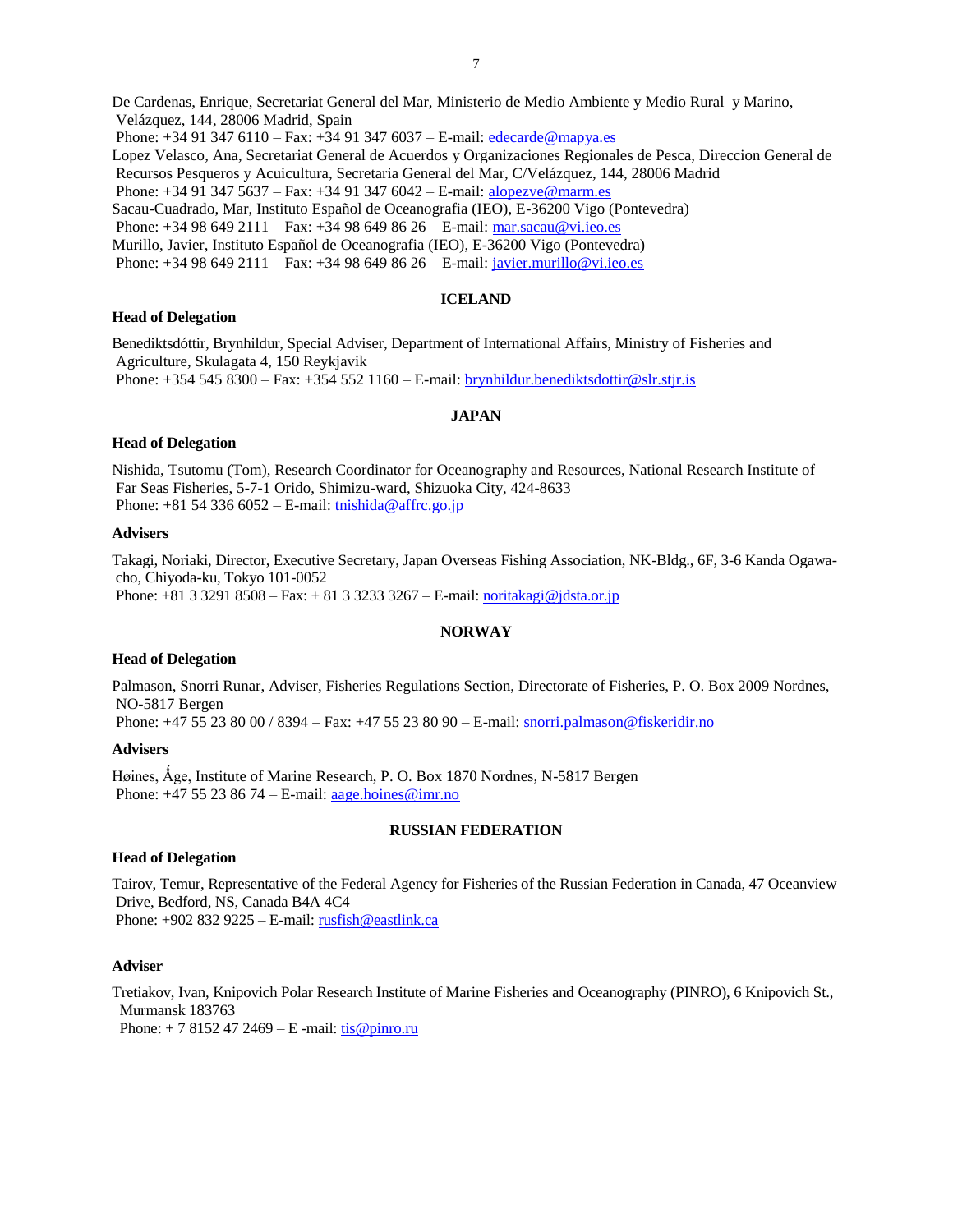### **UNITED STATES OF AMERICA**

### **Head of Delegation**

Moran, Patrick, Foreign Affairs Analyst, Office of International Affairs, F/IA-2, National Marine Fisheries Service, U.S. Dept. of Commerce, 1315 East-West Hwy., Silver Spring, MD 20910 Phone: +301 713 2276 – Fax: +301 713 2313 – E-mail[: pat.moran@noaa.gov](mailto:pat.moran@noaa.gov)

#### **Advisers**

English, Elizabethann, Foreign Affairs Adviser, Office of International Affairs, F/IA-2, National Marine Fisheries Service, U.S. Dept. of Commerce, 1315 East-West Hwy., Silver Spring, MD 20910 Phone:  $+3017132276 -$  E-mail: [liz.english@noaa.gov](mailto:liz.english@noaa.gov) Roberts, Glynnis, Senior Associate, Protecting the Deep Sea Campaign, Pew Environment Group, 901 E Street, NW,  $10<sup>th</sup>$  Floor, Washington, DC 20004 Phone: +202 540 6597 – Fax: +202 552 2299 – E-mail[: groberts@pewtrusts.org](mailto:groberts@pewtrusts.org)

## **NAFO SECRETARIAT**

| Vladimir Shibanov, Executive Secretary                           | vshibanov@nafo.int  |
|------------------------------------------------------------------|---------------------|
| Stan Goodick, Deputy Executive Secretary /                       |                     |
| Senior Finance and Staff Administrator                           | sgoodick@nafo.int   |
| Ricardo Federizon, Fisheries Commission Coordinator              | rfederizon@nafo.int |
| Neil Campbell, Scientific Council Coordinator                    | ncampbell@nafo.int  |
| Bev McLoon, Senior Personal Assistant to the Executive Secretary | bmcloon@nafo.int    |
| George Campanis, IT Manager                                      | gcampanis@nafo.int  |
| Anais Melard, Intern                                             | amelard@nafo.int    |
|                                                                  |                     |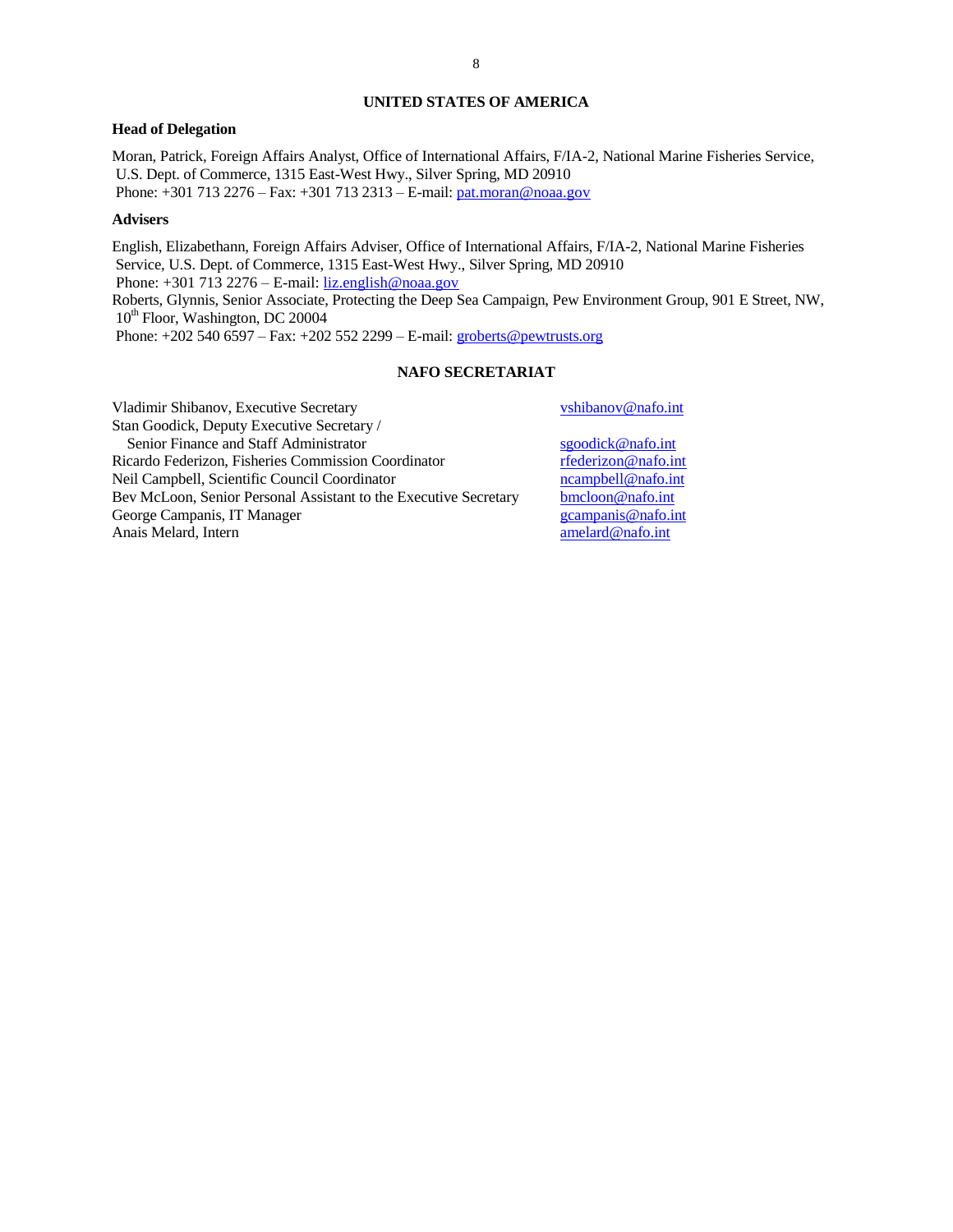## **Annex 2. Agenda**

- 1. Opening of the Meeting
- 2. Appointment of Rapporteur
- 3. Adoption of the Agenda
- 4. Review of the scientific advice of the Scientific Council to the Fisheries Commission; evaluate associated risks
- 5. Review area closures, fisheries impact assessments and other measures outlined in the NAFO Conservation and Enforcement Measure with specific timelines
- 6. Update the text in Chapter Ibis of the NCEM as necessary
- 7. Recommendations to be forwarded to the Fisheries Commission
	- a. On mitigation strategies and measures to avoid significant adverse impacts on vulnerable marine ecosystems
	- b. Other recommendations
- 8. Other Matters
	- a. NAFO"s implementation of the Ecosystem Approach
	- b. NERIEDA update,
	- c. Procedural issues relating to the utilization of SC advice
- 9. Adoption of Report
- 10. Adjournment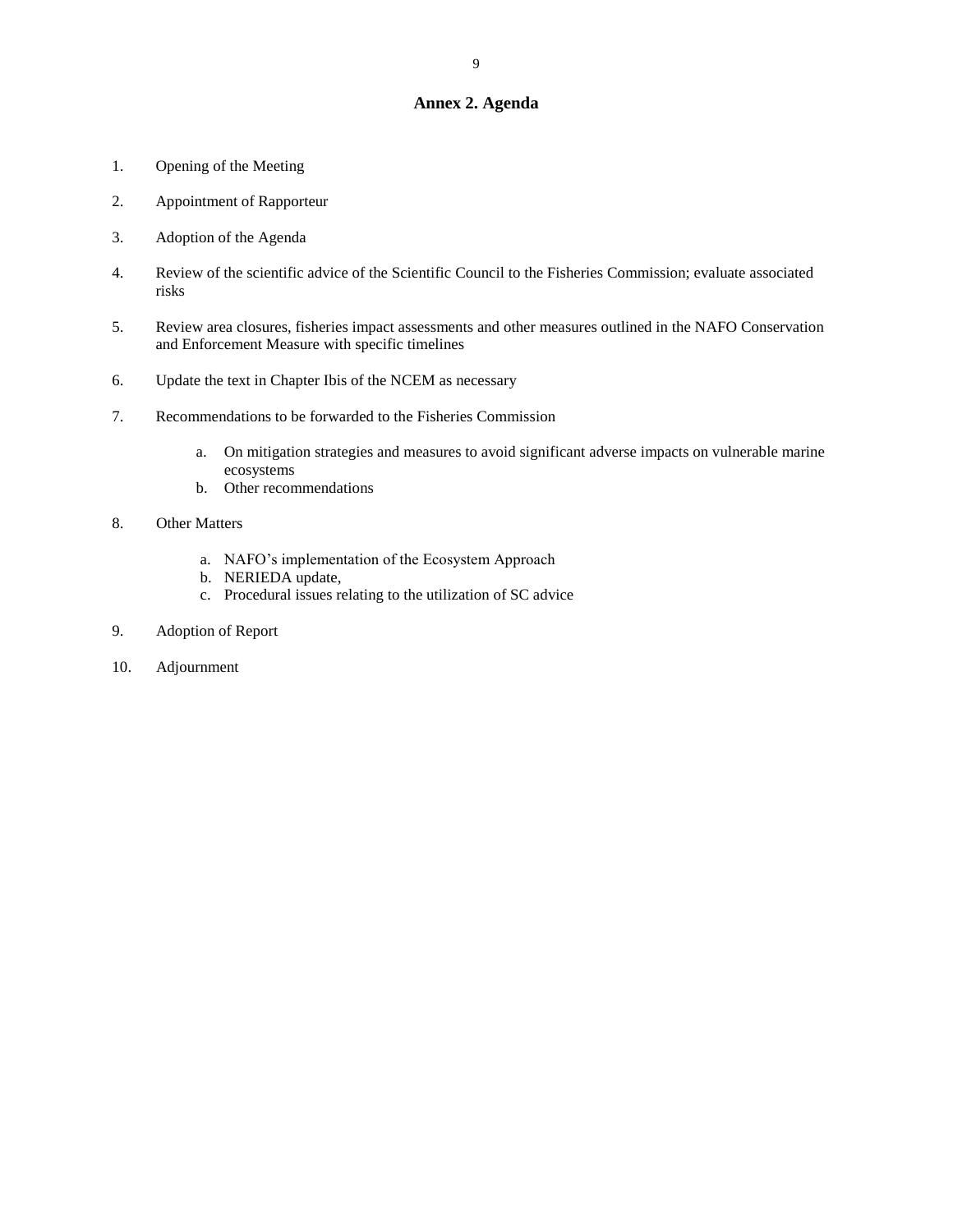# **Annex 3. Fisheries Commission Requests and Scientific Council Responses** (FCWG-VME Working Paper 11/1)

For information purposes and to help facilitate discussions within the Working Group, the Secretariat has put together this working paper presenting the summary of the latest response from the Scientific Council to the FC Request for scientific advice on VMEs.

| Contents: |
|-----------|
|-----------|

| FC Request for Advice                    |                | Scientific Advice            |                          |  |
|------------------------------------------|----------------|------------------------------|--------------------------|--|
| <b>FC</b> Request                        | Request        | <b>SC Advice Formulation</b> | <b>SC</b> Reference      |  |
|                                          | Item and FC    |                              | Document                 |  |
|                                          | Reference      |                              |                          |  |
|                                          | Document       |                              |                          |  |
| Review any new scientific information on | Item $13$ , FC | Advice formulated at the     | $SCS$ Doc. $11/16$ , p.  |  |
| Coral and Sponge Protection Zone (Art.   | Doc $10/9$     | June 2011 Meeting            | $34 - 35*$               |  |
| 16.3, 2011 NCEM)                         | Rev.           |                              |                          |  |
| Application of simulation modelling in a | Item $14$ , FC | Advice formulated at the     | $SCS$ Doc. $11/16$ , pp. |  |
| GIS framework                            | Doc $10/9$     | June 2011 Meeting            | $35-36*$                 |  |
|                                          | Rev.           |                              |                          |  |
| Evaluating SAIs and Gear/Substrate       | Item $15$ , FC | Advice formulated at the     | $SCS$ Doc. $11/16$ , pp. |  |
| impact assessments                       | Doc $10/9$     | June 2011 Meeting            | $37-38*$                 |  |
|                                          | Rev.           |                              |                          |  |

\*The SC June 2011 Meeting Report (SCS Doc 11/16) has been adopted by the Scientific Council. Pagination of the report may change due to formatting of the the report document for publication.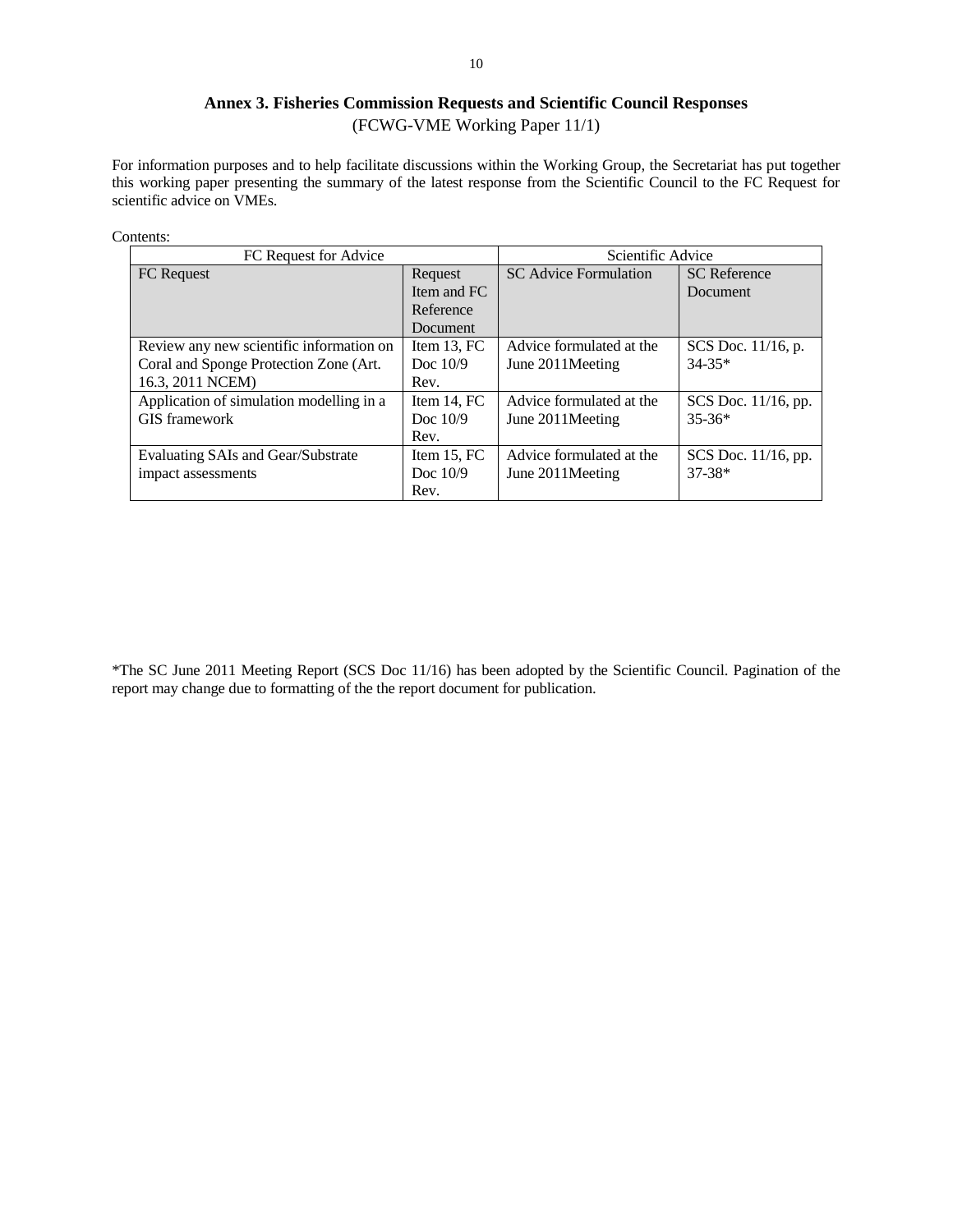### **FC Request (item 13 of FC Doc. 10/9 Rev.)**

*Mindful of the NEREIDA mission, the international scientific effort led by Spain to survey the seafloor in the NAFO Regulatory Area,*

*Recognizing that the Coral and Sponge Protection Zones closed to bottom fishing activities for the protection of vulnerable marine ecosystems as defined in Chapter 1 Article 16 Paragraph 3 is in place until December 31, 2011, Mindful of the call for review of the above measures based on advice from the Scientific Council,* 

*Fisheries Commission requests that Scientific Council review any new scientific information on the areas defined in Chapter 1 Article 16 Paragraph 3 which may support or refute the designation of these areas as vulnerable marine ecosystems. In the event that new information is not available at the time of the Fisheries Commission meeting in September 2011, prepare an overview of the type of information that will be available and the timeline for completion.*

### **SC Response (SCS Doc. 11/16, p. 34-35)**

Sources of Information: SCS Doc. 08/10, 08/24, 09/06, 10/19, 10/24 and references therein.

Although a full review of all NEREIDA results is not yet available, SC have focused their efforts in the study and analysis of different streams of data from the Sackville Spur (Closed Area  $# 6$ ). The goal was to provide, at minimum, a more comprehensive look of one of the close areas currently in place. These results can be considered as a first order approximation of what would be expected to find in other closed areas with similar characteristics. In addition to the focalized efforts on Sackville Spur, some data analyses for other areas like Flemish Cap south, Flemish Cap east (Closed Area # 4), and Flemish Cap northeast prong (Closed Area 5) were also pursued.

The battery of studies and analyses done for the Sackville Spur (Closed Area # 6) rendered some important results about the benthic communities in this area which support the designation of this area as a VME. It was found that both benthic organisms biomass as well as biodiversity are higher within the closed area, and that there were differences in the composition of the benthic community within and outside the closed area. Furthermore, the number of non-sponge benthic taxa is significantly and positively related to both depth and sponge density, supporting the notion that sponge grounds have an important structural role in defining these benthic systems.

In the Flemish Cap northeast prong (Closed Area # 5), the work done documented the existence of a gradient of benthic communities with depth, transitioning from coral dominated communities at ~2450m depth, to corals intermixed with sponges around 2000m, to sponge dominated grounds at 1500m, and to a diverse community of corals, sponges and other benthic taxa at ~1300m depth. This is probably the most interesting arrangement of corals and sponges communities documented so far in the NRA. It is worth noting that the lower boundary of the Closed Area # 5 does not reach sufficiently deep waters to protect the entire gradient of coral and sponges assemblages. Therefore it would be advisable to extend the lower boundary of this close area up to the 2500m contour.

Based upon the above findings, as well as prior studies, Scientific Council confirms that the original rationale and basis for identifying and establishing closed areas to protect significant concentrations of VME-defining corals and sponges was appropriate.

The processing of samples and analysis of the data collected during the NEREIDA project is still ongoing. A stream of results and studies are expected to become available over the next few years, but precise timelines for completion are dependent on the continuation of the funding and resources that had supported these research efforts until now. Many of these sources have already expired or are scheduled to finish in 2011. If current efforts aimed to secure additional funding are successful, a full analysis of NEREIDA data streams and collections is expected to be completed by 2014.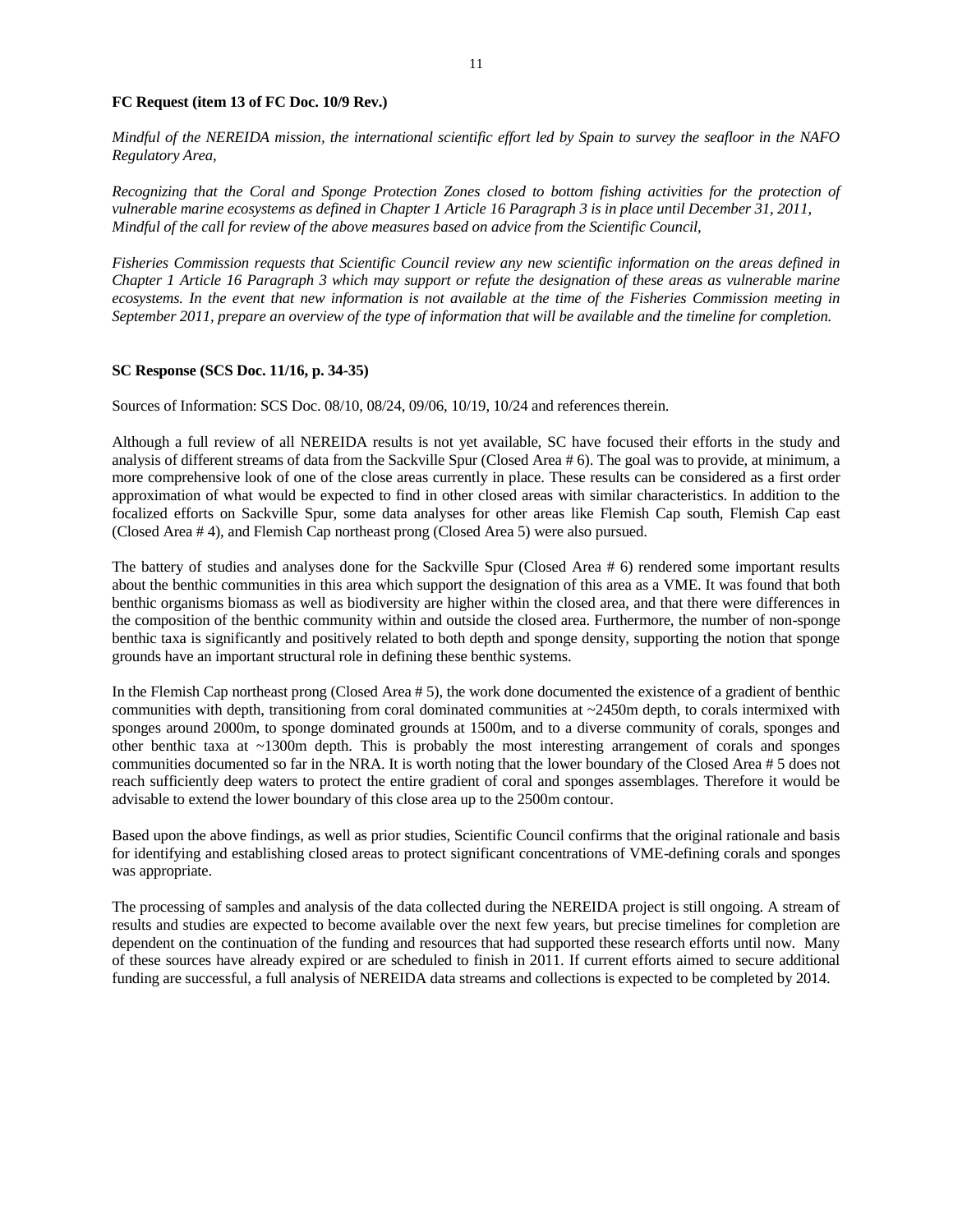### **FC Request (item 14 of FC Doc. 10/9 Rev.)**

*Noting the response from the Scientific Council in June 2010 regarding simulation modeling in a GIS framework: "To apply this model to the NRA, an agreed upon set of gear descriptions and tow duration/lengths for each fishing fleet segment would need to be created. Further estimation of retention efficiencies of the different commercial gears and indirect effects of fishing will be needed to model effects of serious adverse impacts."*

*The Fisheries Commission requests that the Scientific Council: 1) acquire the requisite data and apply the model to the extent possible to the NRA, and 2) consider whether the SASI model used by the US New England Fisheries Council should be incorporated into the aforementioned GIS framework as a means of integrating significant adverse impacts into the approach.*

### **SC Response (SCS Doc. 11/16, p. 35-36)**

Significant efforts were made to enhance and improve the GIS framework, and to apply it to the NRA, outside the closed areas, for the evaluation of VME-defining species bycatch threshold levels for encounter protocols. These efforts included a complete and open sharing of raw data among scientists of different contracting parties, a full engagement and collaboration with the staff at the NAFO Secretariat for the generation of VMS effort maps, as well as gathering information from actual commercial tows to capture their characteristics as realistically as possible within the GIS framework.

The key results from this analysis can be summarized in the following figure:



At the present time, these results are relying on a simulation exercise intended to capture as much realism as possible. However, detailed and accurate reporting on bycatch of VME-defining species (sponges in this case) during commercial fishing operations is essential to validate the results from models like this, as well as to refine its accuracy and performance.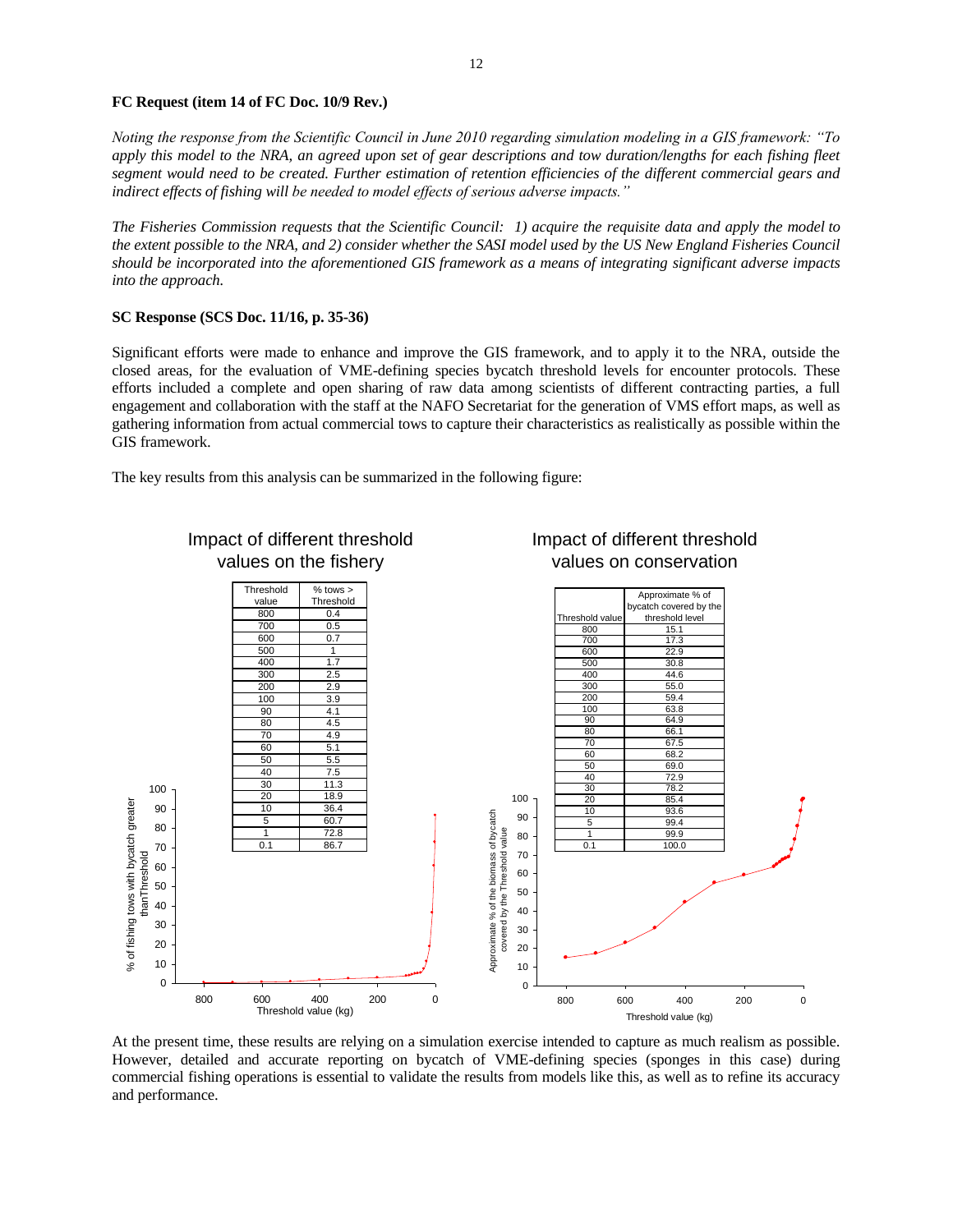This GIS framework can generate outputs like the ones presented in the figures above, but it can also be used to provide estimations of biomass of sponge bycatch per effort, if selectivity values are available. The above analyses assume 100% catchability, but implementing other catchability values is possible.

The results obtained from the application of the GIS framework, indicate that the current encounter threshold for sponges bycatch is rarely met. If the intension of the threshold is to accomplish protection of sponges outside the closed areas this analysis therefore indicates that the threshold needs to be reduced. The above analysis can serve as a guide for this exercise. It is also considered very important to maximize efforts in the reporting of bycatch of corals and sponges, regardless of whether these bycatches hit or not the thresholds indicated in the encounter protocols.

### **Part 2: Consideration of the SASI model for its potential integration with the GIS framework, and its application to the NRA.**

The Swept Area Seabed Impact model (SASI) addresses a different set of questions than the GIS framework, and hence, there is no particular benefit in merging both approaches into a single software application. SASI structure provides another tool to explore significant adverse impacts, but its current configuration/parameterization is not directly applicable to the NRA, however, the possibility of developing a SASI-like a tool for the NRA is expected to be explored further through the invitation extended to Brad Harris, a SASI expert from the University of Massachusetts, to join the Scientific Council Working Group of Ecosystem Approaches to Fisheries Management (WGEAFM).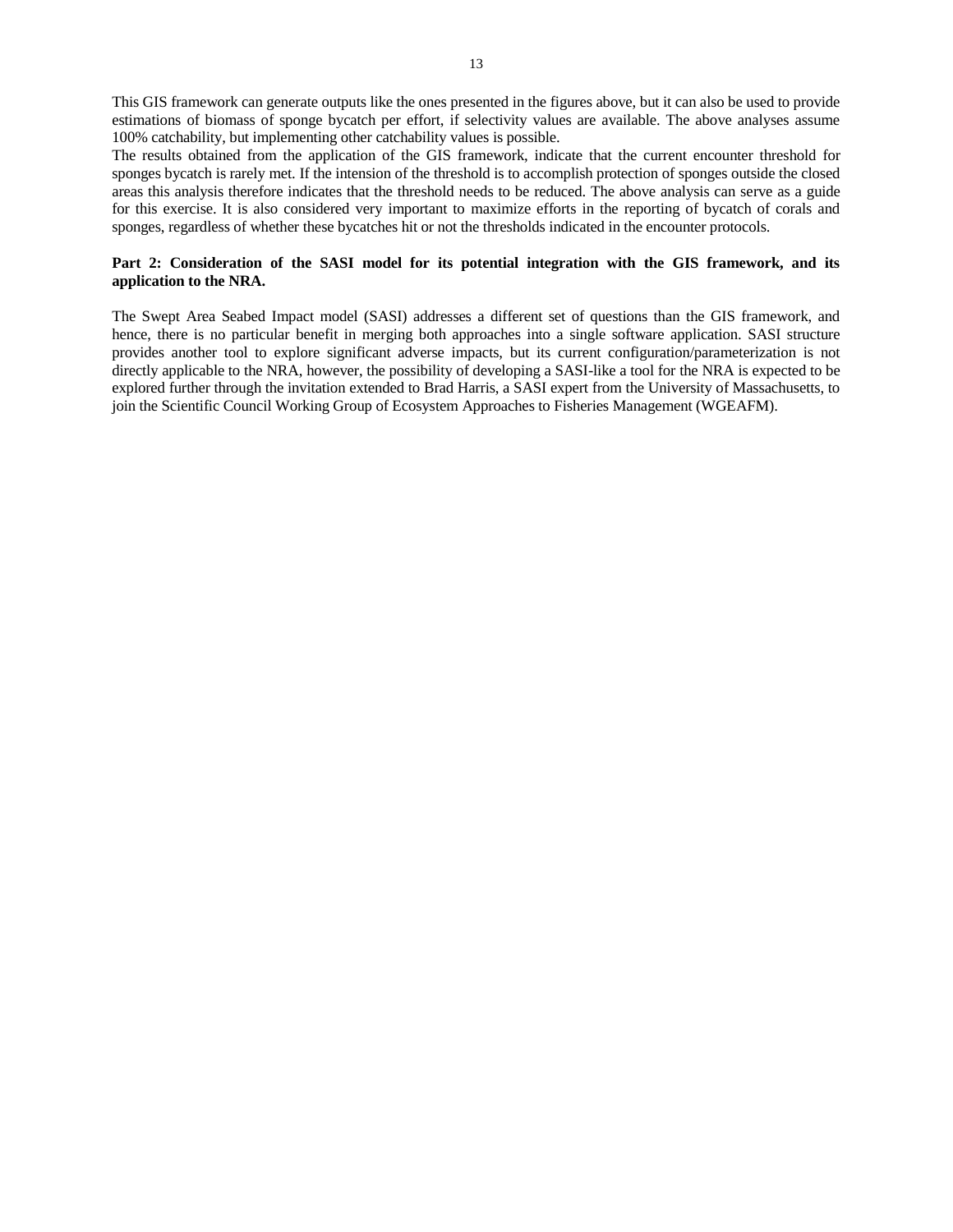#### **FC Request (item 15 of FC Doc. 10/9 Rev.)**

*Recognizing the initiatives on vulnerable marine ecosystems (VME) through the work of the WGFMS, and with a view to completing and updating fishery impact assessments, the Scientific Council is requested to provide the Fisheries Commission at its next annual meeting in 2011: 1) guidance on the timing and frequency of fishing plans/assessments*  for the purpose of evaluating significant adverse impacts on VMEs; 2) a framework for developing gear/substrate *impact assessments to facilitate reporting amongst the Contracting Parties*

#### **SC Response (SCS Doc. 11/16, p. 37-38)**

#### **Part 1: Guidance on timing and frequency of fishing plans/assessments**

At the present time, no fishing plan/assessment has been submitted in the new format, so there is no actual procedural experience on which a more thorough guidance and feedback, not just on timing and frequency, but also on content can be provided. Nonetheless, some observations can be made that may be of utility.

On regards to timing, the current NCEM provisions (Article 4bis) indicates that an assessment should be submitted no less that two weeks prior to the beginning of the June meeting of Scientific Council (SC), with the intent that this council submits its conclusions and recommendations to Fisheries Commission which, together with the advice received by its Working Group of Fisheries Scientists and Managers, it would be expected to make decisions and recommendations pertaining to the assessment in the following September meeting; this assumes the intent of the proponents is to start fishing on Jan 1 of the following year. However, this timeline does may not allow for sufficient time for SC to prepare an adequate review of the submitted assessment. SC rules of procedure states that the SC Agenda for the June meeting must be finalized two months prior to the meeting; it would be important to respect this timeline in order to provide, a least in principle, a minimal amount of time for SC to review the submitted assessment.

This timeline essentially implies that the submission of an assessment should take place approximately 8-9 months prior to the intended start of the fishery. However, the review of assessments by Scientific Council would most likely require input from STACFIS, which meets in June, but may also require input from the SC WGEAFM, which typically meets in December. Considering these circumstances, it would be advisable that fisheries assessments are submitted one year prior to the FC meeting at which a decision on the assessment is expected to be made; assessment submission should be tabled at the FC and SC meeting during the September Annual Meeting of the year prior to the one where the decision should be made. This would allow SC to have enough time to circulate the assessment among all necessary groups with sufficient time for their reviews to be available at the SC June meeting prior to the FC meeting that would make a decision about the assessment.

With respect to frequency, current procedures do not establish any specific frequency for fisheries assessments. For example, in new fishing grounds, an assessment is triggered by the request of pursuing exploratory fishing, and another one is required two years later if the contracting parties request to continue fishing after the exploratory fishing phase. On existing fishing grounds, assessments are triggered by a) significant changes in the fishery, or b) new scientific information on VMEs in a particular area becomes available. On these grounds, it is worth noting that there should be an established process for reporting and reviewing possible VME encounters, and that SC needs data from fisheries to address questions on whether VME have been detected during fishing, and/or to evaluate if significant changes in the fishery have occurred. Current procedures allow FC to requests updates on previously assessed fisheries, but there is no provision whatsoever that requires a periodic assessment of an existing fishery within the fishery footprint.

Given the lack of experience, it is difficult to gauge how demanding the review process of fisheries plans/assessments may be, or how this additional workload may affect the ability of SC to continue delivering the advice required within currently expected timelines. Until some assessments are actually submitted and reviewed, their true impact on regular SC activities will remain unknown.

Nonetheless, after examining the regulations that currently defines the frequency of assessments, Scientific Council suggests that a structure similar to the one depicted in the flowchart below, may help developing a more consistent approach to the submission and reviews of fisheries plans/assessments. This flow chart includes assessments required under current regulations, but it also incorporates new instances when an assessment would be required (e.g. periodic review of existing fisheries). The frequency of these periodic reviews would be better determined once some experience on assessments is gained, but it would be expected them to be on a multiyear cycle.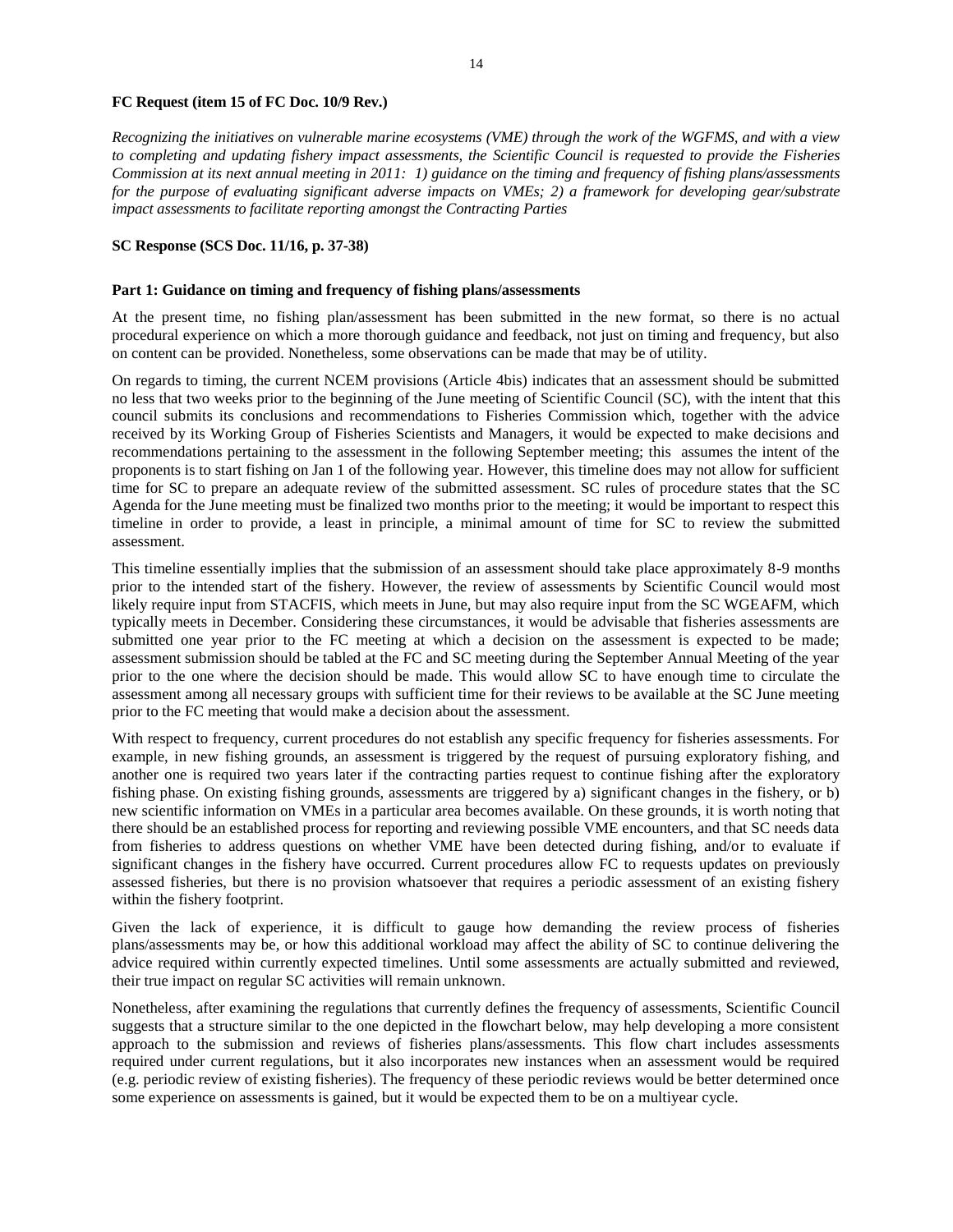

### **Part 2: Guidance on framework for gear/substrate impact assessment to facilitate reporting amongst Contracting Parties**

Scientific Council considered the development of an impact assessment framework, but could not provide a comprehensive approach at this time. SC noted that such frameworks exist in other RFMOs, and that further review of these frameworks and investigations into the particular requirements in the NAFO areas is needed. SC also noted that it would be useful for the continuing work on this matter if the request could be somewhat elaborated to give clearer directions on the work needed. Depending on the scope of such a framework SC also notes that this would require a considerable workload on SC members and that additional data from fishing activities will likely be required (e.g. an enhanced data collection protocol, fishery data on corals sponges, etc).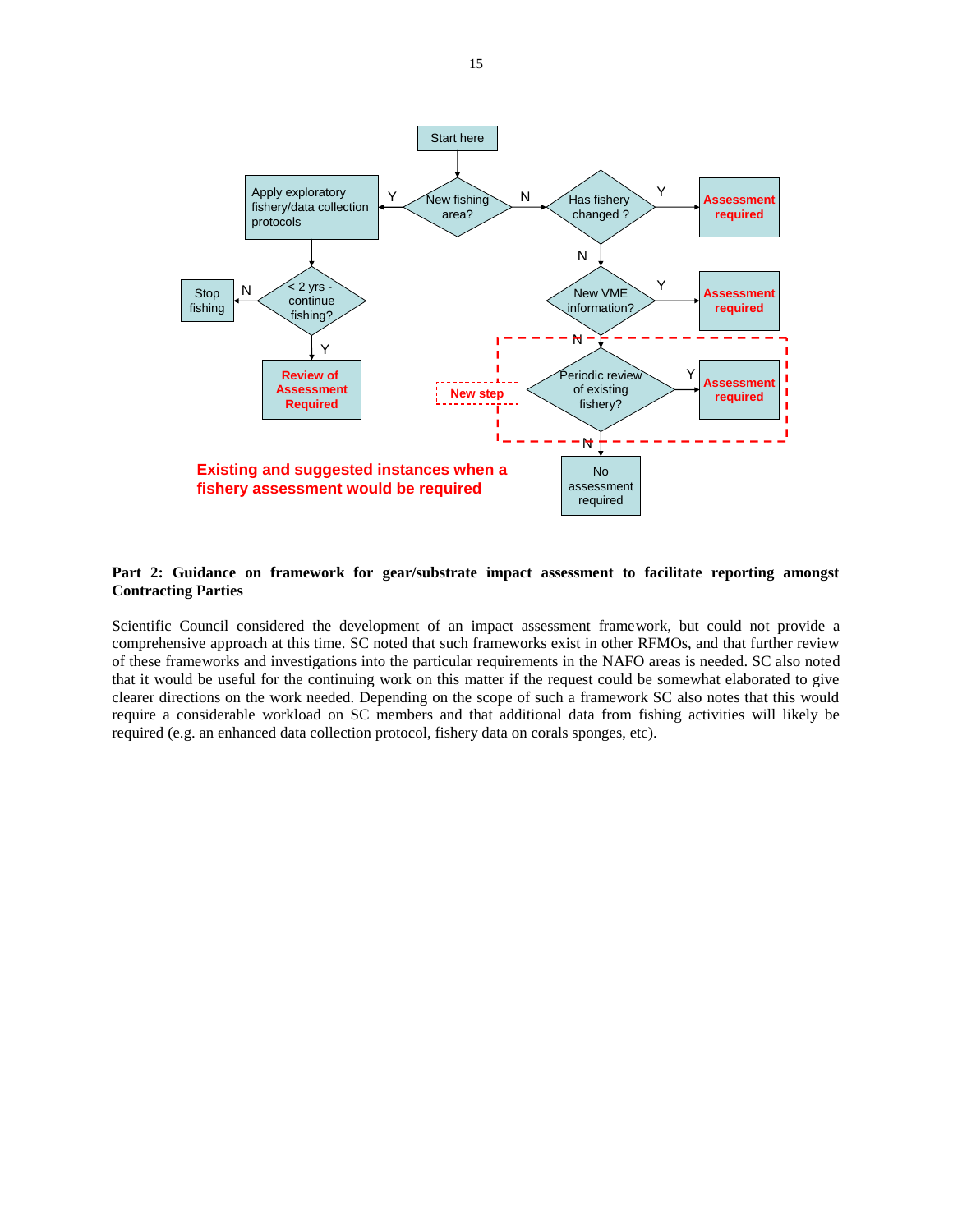# **Annex 4. Draft Update of Chapter Ibis – Bottom Fisheries in the NAFO Regulatory Area**

(FCWG-VME Working Paper 11/2 Revision 3)

## **Article 1bis – Purpose and definitions**

- 1. The purpose of this chapter is to ensure the implementation by NAFO of effective measures to prevent significant adverse impacts of bottom fishing activities on vulnerable marine ecosystems known to occur or likely to occur in the Regulatory Area based on the best available scientific information. For the purposes of this Chapter, NAFO will take into account the guidance provided by the FAO in the framework of the Code of Conduct for Responsible Fisheries and any other internationally agreed standards, as appropriate.
- 2. The term "bottom fishing activities" means bottom fishing activities where the fishing gear is likely to contact the seafloor during the normal course of fishing operations.
- 3. The term "existing bottom fishing areas" means that portion of the Regulatory Area where bottom fishing has historically occurred and is defined by the coordinates shown in Table 1 and illustrated in Figure 3. initially means areas where VMS data and/or other available geo-reference data indicating bottom fishing activities have been conducted at least in two years within a reference period of 1987 to 2007. This shall be revised regularly in accordance with Article 2bis.
- 4. The term "new bottom fishing areas" means all other areas within the Regulatory Area which are not defined as existing bottom fishing areas[, including waters deeper than 2000 metres].
- 5. The term "vulnerable marine ecosystems" means has the same meaning and characteristics as those contained in paragraphs 42 and 43 of the FAO International Guidelines for the Management of Deep-Sea Fisheries in the High Seas.
- 6. The term VME indicator species refers to species of coral identified as antipatharians, gorgonians, lophelia, and sea pen fields; cerianthid anemone fields; and sponges that constitute sponge grounds or aggregations, [and other VME elements].
- 7.6. The term "significant adverse impacts" has the same meaning and characteristics as those described in paragraphs 17-20 of the FAO International Guidelines for the Management of Deep Sea Fisheries in the High Seas.
- 8. The term "exploratory fisheries" means all bottom fishing activities outside of the existing bottom fishing area (footprint), or if there are significant changes to the conduct or technology of existing bottom fishing activities within the footprint.
- 9. The term "encounter" means catch of a VME indicator species above threshold levels as set out in Article 6bis, paragraph 3, with indicator species of coral identified as antipatharians, gorgonians, cerianthid anemone fields, lophelia, and sea pen fields or other VME elements. Any encounter with a VME indicator species or merely detecting the its presence of an element itself is not sufficient to identify a VME. That identification should be made on a case-by-case basis through assessment by relevant bodies.

# **Article 2bis Seamount, Coral, and Sponge Protection Zones**

1. 5. As of January 1, 2007, and u Until December 31, 2010 2014, no vessel shall engage in the following areas shall be closed to all bottom fishing activities in the areas. The closed areas are defined by connecting the following coordinates (in numerical order and back to coordinate 1).

| Area                    | Coordinate 1 | Coordinate 2 | Coordinate 3          | Coordinate 4          |
|-------------------------|--------------|--------------|-----------------------|-----------------------|
| Fogo Seamounts 1        | 42°31'33"N   | 42°31'33"N   | 41°55'48"N            | 41°55'48"N            |
|                         | 53°23'17"W   | 52°33'37"W   | 53°23'17"W            | 52°33'37"W            |
| Fogo Seamounts 2        | 41°07'22"N   | 41°07'22"N   | 40°31'37"N            | $40^{\circ}31'37''N$  |
|                         | 52°27'49"W   | 51°38'10"W   | 52°27'49"W            | 51°38'10"W            |
| Orphan Knoll            | 50°00'30"N   | 51°00'30"N   | 51°00'30"N            | $50^{\circ}00'30''$ N |
|                         | 45°00'30"W   | 45°00'30"W   | 47°00'30"W            | 47°00'30"W            |
| <b>Corner Seamounts</b> | 35°00'00"N   | 36°00'00"N   | $36^{\circ}00'00''$ N | $35^{\circ}00'00''$ N |
|                         | 48°00'00"W   | 48°00'00"W   | 52°00'00"W            | 52°00'00"W            |
| Newfoundland            | 43°29'00"N   | 44°00'00"N   | 44°00'00"N            | 43°29'00"N            |
| <b>Seamounts</b>        | 43°20'00"W   | 43°20'00"W   | 46°40'00"W            | 46°40'00"W            |
| New England             | 35°00'00"N   | 39°00'00"N   | 39°00'00"N            | $35^{\circ}00'00''$ N |
| Seamounts               | 57°00'00"W   | 57°00'00"W   | 64°00'00"W            | $64^{\circ}00'00''$ W |

At the 2010 Annual Meeting, the Fisheries Commission agreed that the existing measures on seamounts be rolled over until December 31, 2014.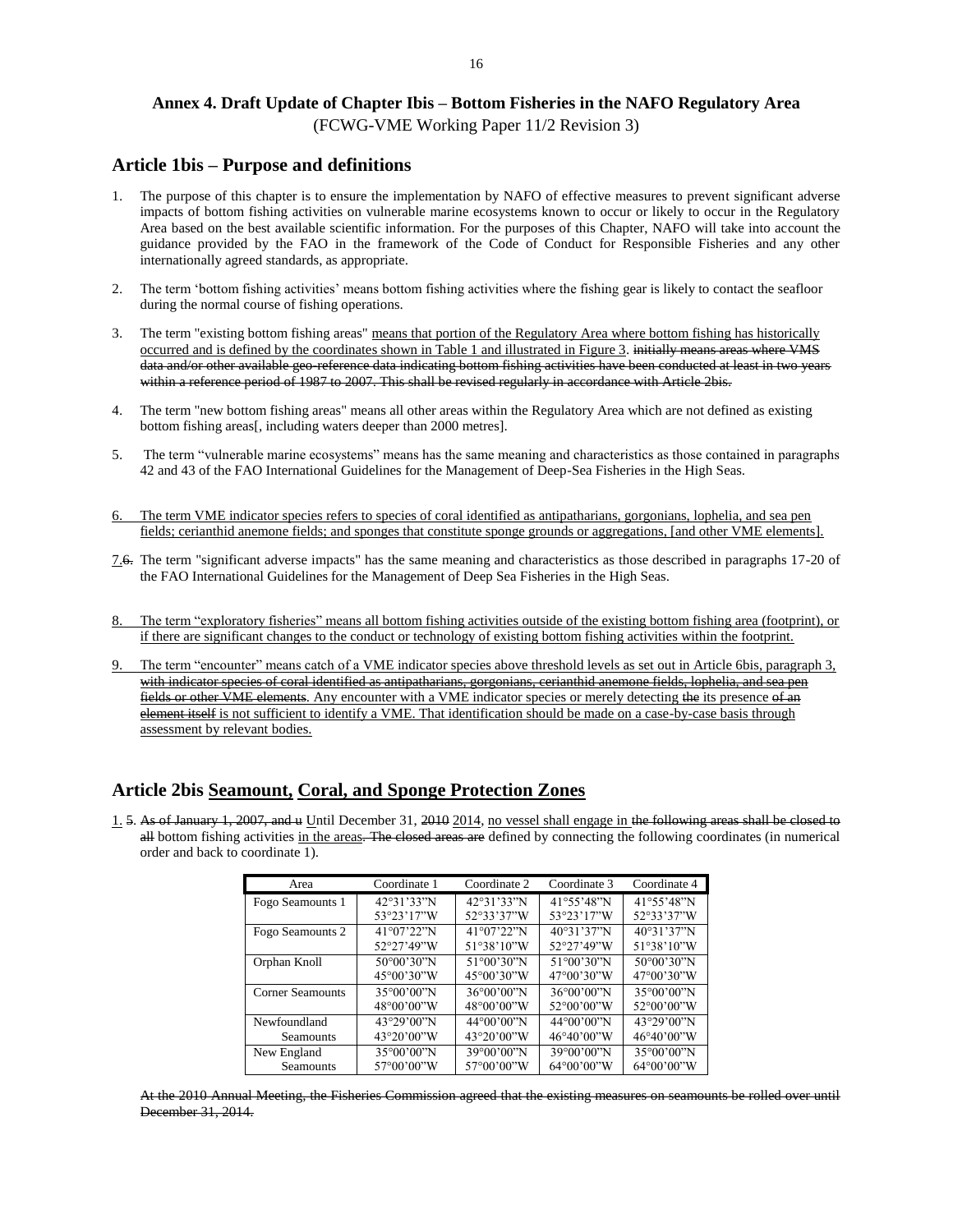- 2. 6. At the 2007 Annual Meeting, t The Fisheries Commission shall consider providing access to a small scale and restricted exploratory fishery, effective January 1, 2008, not to exceed 20% of the fishable area of each seamount. These representative areas that may be fished on each seamount will be recommended by the Scientific Council based on existing survey and commercial data from these seamount areas. Scientific Council is requested to provide the Fisheries Commission, at the 2007 Annual Meeting, recommendations on: 1) areas that could be fished on each seamount and, 2) a protocol for the collection of the data required to assess these seamounts, with a view to future recommendations on management measures for these areas.
	- 7.Contracting Parties shall provide the Executive Secretary, in advance of the June 2007 Scientific Council meeting, with all existing data from survey and commercial fisheries that have taken place in these seamount areas. The Executive Secretary will forward this information to the Scientific Council for its review in making the above noted recommendations to the Fisheries Commission.
- 3. 8. A request to conduct exploratory bottom contact fishing, in the areas defined by paragraph 1 shall be in accordance with the Exploratory Protocol for New Fishing Areas (Annex XXV). Vessels may only fish in the defined areas in accordance with the protocol established by the Scientific Council and adopted by the Fisheries Commission. In addition to the protocol, vessels fishing in the areas defined in paragraph  $1, 5$ , shall have a scientific observer onboard.
- 4. 9. If vessels fishing in the areas defined in paragraph 1 5 encounter hard corals, a VME indicator species, as defined in paragraph 3 of Article 6bis of Chapter Ibis, interim encounter provisions as set out in paragraph 2 of Article 6bis of Chapter Ibis will apply. notification of the location of the coral area is to be provided to the Executive Secretary which will implement an immediate temporary closure of that area to all Contracting Parties pending a Fisheries Commission decision at the next Annual Meeting.
	- 10.The measures referred to in paragraphs 5-9 shall be reviewed in 2010 by the Fisheries Commission, based on the advice from the Scientific Council, and a decision shall be taken on future management measures which may include extending the application of these measures for an additional period or making the closure(s) permanent.
- 5. 1. As of January 1, 2008, and u Until December 31, 2014, no vessel shall engage in bottom fishing activities in the following area in Division 30 shall be closed to all bottom fishing activities. The closed area is defined by connecting the following coordinates (as illustrated in Figure 1).

| Point No. | Latitude      | Longitude               |
|-----------|---------------|-------------------------|
| 1         | 42° 53′ 00″ N | $51^{\circ}$ 00' 00" W  |
| 2         | 42° 52′ 04″ N | $51^{\circ} 31' 44'' W$ |
| 3         | 43° 24′ 13″ N | 51° 58′ 12″ W           |
| 4         | 43° 24′ 20″ N | 51° 58' 18" W           |
| 5         | 43° 39' 38" N | 52° 13' 10" W           |
| 6         | 43° 40' 59" N | 52° 27' 52" W           |
| 7         | 43° 56' 19" N | 52° 39' 48" W           |
| 8         | 44° 04′ 53″ N | 52° 58′ 12″ W           |
| 9         | 44° 18' 38" N | 53° 06′ 00″ W           |
| 10        | 44° 18' 36" N | 53° 24′ 07″ W           |
| 11        | 44° 49' 59" N | 54° 30' 00" W           |
| 12        | 44° 29' 55" N | 54° 30′ 00″ W           |
| 13        | 43° 26' 59" N | 52° 55' 59" W           |
| 14        | 42° 48' 00" N | $51^{\circ}$ 41' 06" W  |
| 15        | 42° 33' 02" N | 51° 00' 00" W           |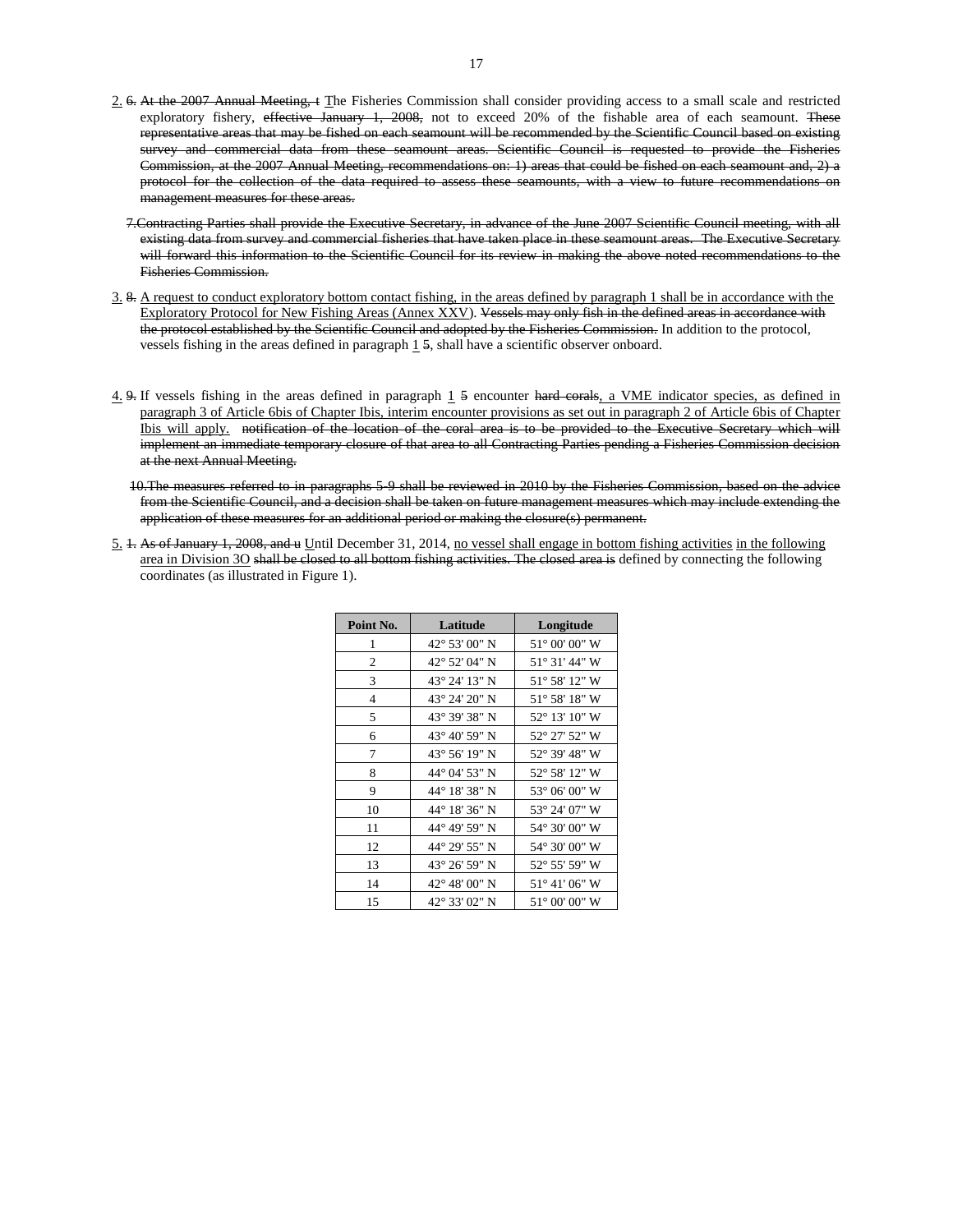

Figure 1. Polygon Delineating Area of 3O Coral Closure referred to in Article 2bis paragraph 5.

- 2. The measures referred to in Article 16 paragraph 1 shall be reviewed in 2012 by the Fisheries Commission, based on the advice from the Scientific Council, and a decision shall be taken on future management measures.
- 6. 3. As of January 1, 2010, and Until December 31, 2011 2014, no vessel shall engage in The following areas shall be closed on an interim basis (until December 31, 2012) to all bottom fishing activities . The closed areas are in the areas defined by connecting the following coordinates (as illustrated in Figure 2).

| Area           | <b>Description</b>                 | Point No. | Latitude         | Longitude        |
|----------------|------------------------------------|-----------|------------------|------------------|
| $\mathbf{1}$   | Tail of the Bank                   | 1.1       | 44° 02' 53.88" N | 48° 49' 9.48" W  |
|                |                                    | 1.2       | 44° 21′ 31.32″ N | 48° 46' 48" W    |
|                |                                    | 1.3       | 44° 21′ 34.56″ N | 48° 50' 32.64" W |
|                |                                    | 1.4       | 44° 11' 48.12" N | 48° 50' 32.64" W |
|                |                                    | 1.5       | 44° 02′ 54.6″ N  | 48° 52' 52.32" W |
|                |                                    | 2.1       | 44° 50' 56.4" N  | 48° 43' 45.48" W |
|                |                                    | 2.2       | 46° 18′ 54.72" N | 46° 47' 51.72" W |
|                |                                    | 2.3       | 46° 25′ 28.56″ N | 46° 47' 51.72" W |
|                |                                    | 2.4       | 46° 46' 32.16" N | 46° 55' 14.52" W |
|                | Flemish Pass/<br>Eastern<br>Canyon | 2.5       | 47° 03' 29.16" N | 46° 40′ 4.44″ W  |
| $\overline{2}$ |                                    | 2.6       | 47° 11′ 47.04″ N | 46° 57' 38.16" W |
|                |                                    | 2.7       | 46° 40' 40.8" N  | 47° 03′ 4.68″ W  |
|                |                                    | 2.8       | 46° 24' 24.12" N | 46° 51′ 23.04″ W |
|                |                                    | 2.9       | 46° 07' 1.56" N  | 47° 30′ 36.36″ W |
|                |                                    | 2.10      | 45° 49' 6.24" N  | 47° 41' 17.88" W |
|                |                                    | 2.11      | 45° 19' 43.32" N | 48° 29' 14.28" W |
|                |                                    | 2.12      | 44° 53' 47.4" N  | 48° 49' 32.52" W |
|                | <b>Beothuk Knoll</b>               | 3.1       | 45° 49' 10.2" N  | 46° 06' 2.52" W  |
| 3              |                                    | 3.2       | 45° 59' 47.4" N  | 46° 06' 2.52" W  |
|                |                                    | 3.3       | 45° 59' 47.4" N  | 46° 18′ 8.28″ W  |
|                |                                    | 3.4       | 45° 49' 10.2" N  | 46° 18′ 8.28″ W  |
|                | <b>Eastern Flemish</b><br>Cap      | 4.1       | 46° 48′ 35.28″ N | 43° 20′ 51.72″ W |
|                |                                    | 4.2       | 47° 03' 58.68" N | 43° 20′ 51.72″ W |
| $\overline{4}$ |                                    | 4.3       | 47° 03' 58.68" N | 43° 34′ 16.32″ W |
|                |                                    | 4.4       | 46° 48′ 35.28″ N | 43° 34′ 16.32″ W |
| 5              | Northeast Flemish<br>Cap           | 5.1       | 47° 37' 42.24" N | 43° 37' 29.64" W |
|                |                                    | 5.2       | 47° 58′ 30.72″ N | 43° 44' 47.04" W |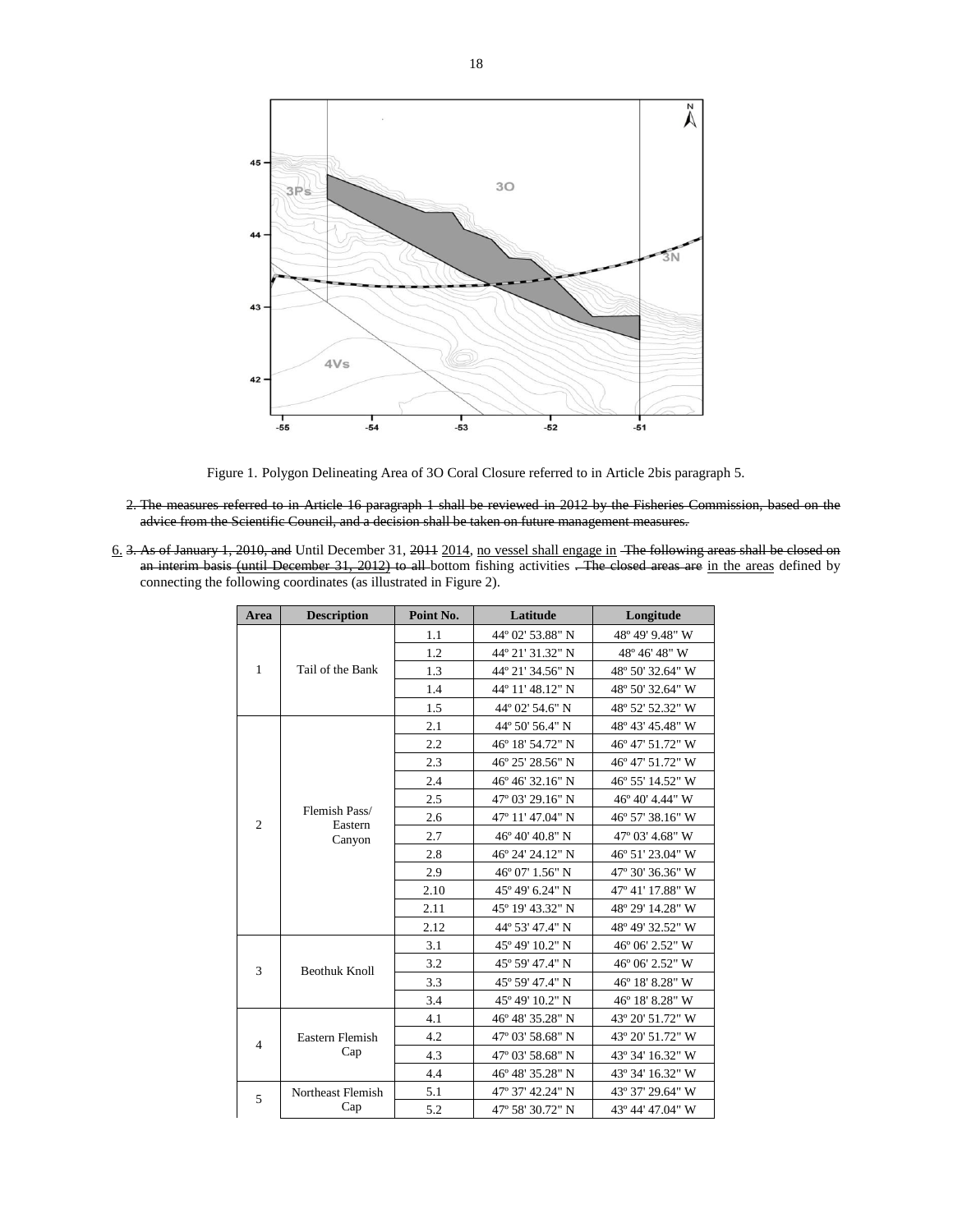



Figure 2. Polygons Delineating Areas of Higher Sponge and Coral Concentrations Referred to in Article 2bis paragraph 6.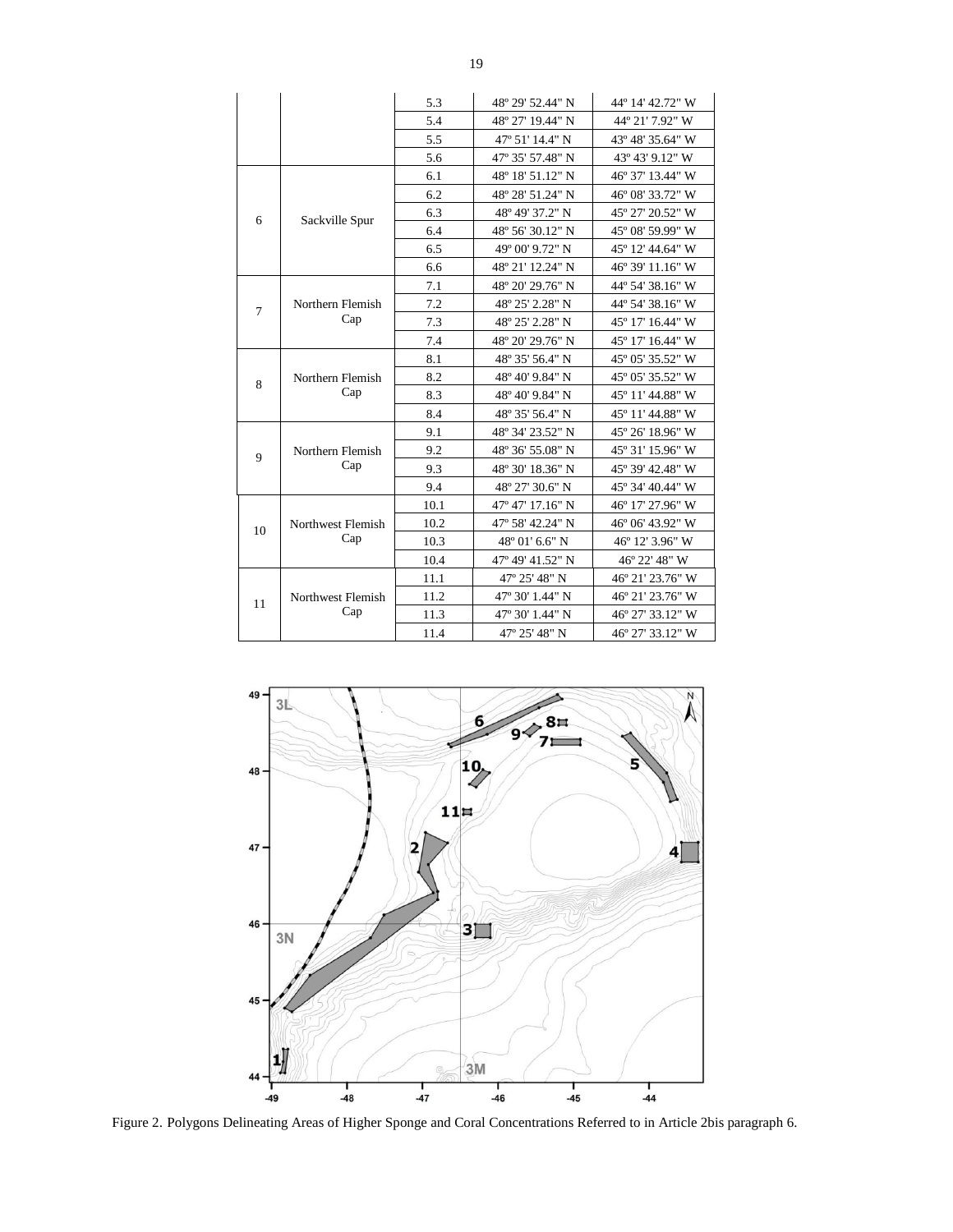- 7. 4. The measures referred to in Article 2bis paragraph 6 shall be reviewed in 2014 by the Fisheries Commission, taking account of the advice from the Scientific Council and the Working Group of Fisheries Managers and Scientists, and a decision shall be taken on future management measures.
- 8. 5. Contracting Parties shall establish/incorporate a coral and sponge monitoring program into government and/or industry research programs.

# **Article 32bis - Map of existing bottom fishing areas (footprint)**

- The comprehensive map of existing bottom fishing areas produced by the Executive Secretary (as delineated by the coordinates shown in Table 1 and illustrated in Figure 3) based on information submitted by Contracting Parties, shall be revised regularly to incorporate any new relevant information. Contracting Parties may, in the future, consider the possibility of refining the comprehensive map on the basis of haul by haul information, if available.
- Table 1. Boundary points delineating the eastern side of the footprint in the NRA. The Canadian EEZ boundary delineates the western side of the footprint map (see Figure 3).

| Point          |            |                           | Point         |            |                           |
|----------------|------------|---------------------------|---------------|------------|---------------------------|
| N<br>$\bf{0}$  |            |                           | N<br>$\bf{0}$ |            |                           |
|                | Latitude   | Longitude                 |               | Latitude   | Longitude                 |
| 1              | 48°17'39"N | EEZ boundary <sup>1</sup> | 26            | 46°26'32"N | 46°58'53"W                |
| $\overline{2}$ | 48°16'51"N | 47°25'37"W                | 27            | 46°27'40"N | 47°12'01"W                |
| 3              | 48°19'15"N | 46°53'48"W                | 28            | 46°04'15"N | 47°09'10"W                |
| $\overline{4}$ | 48°29'21"N | 46°21'17"W                | 29            | 46°04'53"N | 47°31'01"W                |
| 5              | 48°32'43"N | 46°08′04″W                | 30            | 45°48'17"N | 47°37'16"W                |
| 6              | 48°48'10"N | 45°37'59"W                | 31            | 45°33'14"N | 47°52'41"W                |
| 7              | 48°59'54"N | 45°17'46"W                | 32            | 45°27'14"N | 48°10'15"W                |
| 8              | 49°02'20"N | 44°53'17"W                | 33            | 45°16'17"N | 48°26'50"W                |
| 9              | 48°56'46"N | 44°33'18"W                | 34            | 44°54'01"N | 48°43'58"W                |
| 10             | 48°33'53"N | 44°10'25"W                | 35            | 44°33'10"N | 48°50'25"W                |
| 11             | 48°08'29"N | 43°57'28"W                | 36            | 44°09'57"N | 48°48'49"W                |
| 12             | 47°42'00"N | 43°36'44"W                | 37            | 43°50'44"N | 48°52'49"W                |
| 13             | 47°12'44"N | 43°28'36"W                | 38            | 43°34'34"N | 48°50'12"W                |
| 14             | 46°57'14"N | 43°26'15"W                | 39            | 43°23'13"N | 49°03'57"W                |
| 15             | 46°46'02"N | 43°45'27"W                | 40            | 43°03'48"N | 48°55'23"W                |
| 16             | 46°38'10"N | 44°03'37"W                | 41            | 42°54'42"N | 49°14'26"W                |
| 17             | 46°27'43"N | 44°20'38"W                | 42            | 42°48'18"N | 49°32'51"W                |
| 18             | 46°24'41"N | 44°36'01"W                | 43            | 42°39'49"N | 49°58'46"W                |
| 19             | 46°19'28"N | 45°16'34"W                | 44            | 42°37'54"N | 50°28'04"W                |
| 20             | 46°08'16"N | 45°33'27"W                | 45            | 42°40'57"N | 50°53'36"W                |
| 21             | 46°07'13"N | 45°57'44"W                | 46            | 42°51'48"N | 51°10'09"W                |
| 22             | 46°15'06"N | 46°14'21"W                | 47            | 42°45'59"N | 51°31'58"W                |
| 23             | 45°54'33"N | 46°24′03″W                | 48            | 42°51'06"N | 51°41'50"W                |
| 24             | 45°59'36"N | 46°45'33"W                | 49            | 43°03'56"N | 51°48'21"W                |
| 25             | 46°09'58"N | 46°58'53"W                | 50            | 43°22'12"N | EEZ boundary <sup>2</sup> |

1 approximately 47°47'45"W

<sup>2</sup>approximately 52°09'46"W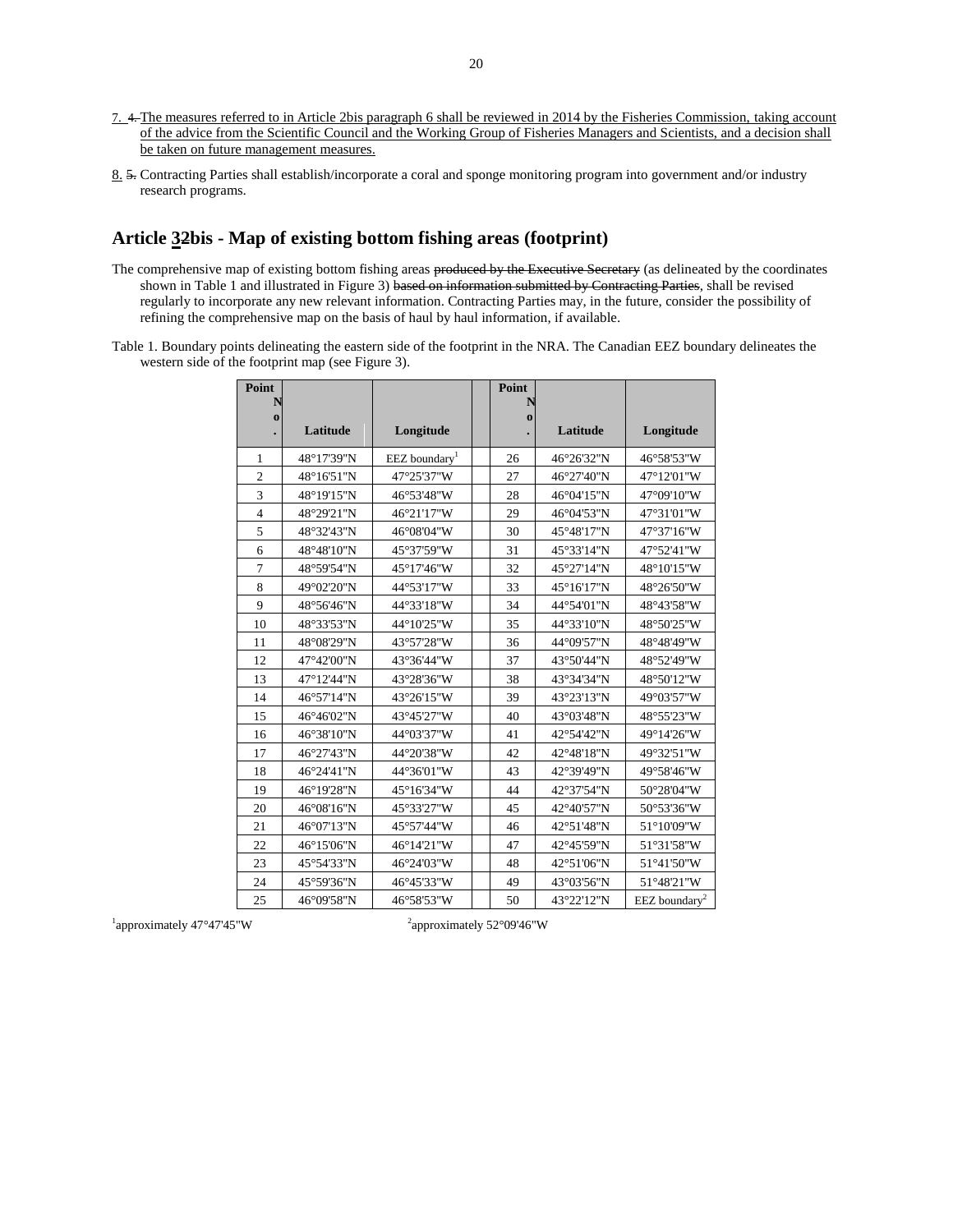

Figure 3. NAFO Regulatory Area footprint map (shaded).

### **Article 43bis - Bottom fishing activities in new fishing areas**

- 1. All bottom fishing activities in new fishing areas or with bottom gear not previously used in the area concerned, shall be considered as e Exploratory fisheries and shall be conducted in accordance with the exploratory fisheries protocol set out in Parts I-IV of Annex XXV.
- 2.3. Contracting Parties shall communicate a "Notice of Intent to Undertake Exploratory Fishing" (Annex XXV, Parts I and IV)the exploratory fisheries protocol referred to in paragraph 1 to the Executive Secretary for forwarding to the Scientific Council for review and to all Contracting Parties for information, together with the information or preliminary impact assessment referred to in Article 5bis, paragraph 2 (i), below.
- $3.2$ . The exploratory bottom fishing shall be subject to the assessment procedure set forth in Article 5bis, with the understanding that particular care will be taken in the evaluation of risks of the significant adverse impact on vulnerable marine ecosystems, in line with the precautionary approach.
- 4.5. Prior to commencing new bottom fishing activities based upon the results of exploratory fisheries conducted in the prior two years, the Fisheries Commission shall review the assessments undertaken in accordance with Article 5bis below and the results of the fishing protocols implemented by the participating fleets, and shall: and take decision in accordance with Article 5bis.:

iblish conservation and management measures to prevent significant adverse impacts on vulnerable marine ecosystems from individual fishing activities and to ensure the long-term sustainability of deep sea fish stocks, or

#### ii. not authorize these fishing activities to proceed.

- 5.6. Contracting Parties shall ensure that vessels flying their flag conducting exploratory fisheries are equipped with a satellite monitoring device and have an a scientific observer on board.
- 6.4. Contracting Parties shall provide promptly an 'Exploratory Fishing Trip Report' report of the results of such activities to the Executive Secretary for circulation to the Scientific Council and all Contracting Parties.

### **Article 5**4**bis - Assessment of bottom fishing**

1. The Scientific Council, with the co-operation of Contracting Parties, shall identify, on the basis of best available scientific information, vulnerable marine ecosystems in the Regulatory Area and map sites where these vulnerable marine ecosystem are known to occur or likely to occur and provide such data and information to the Executive Secretary for circulation to all Contracting Parties.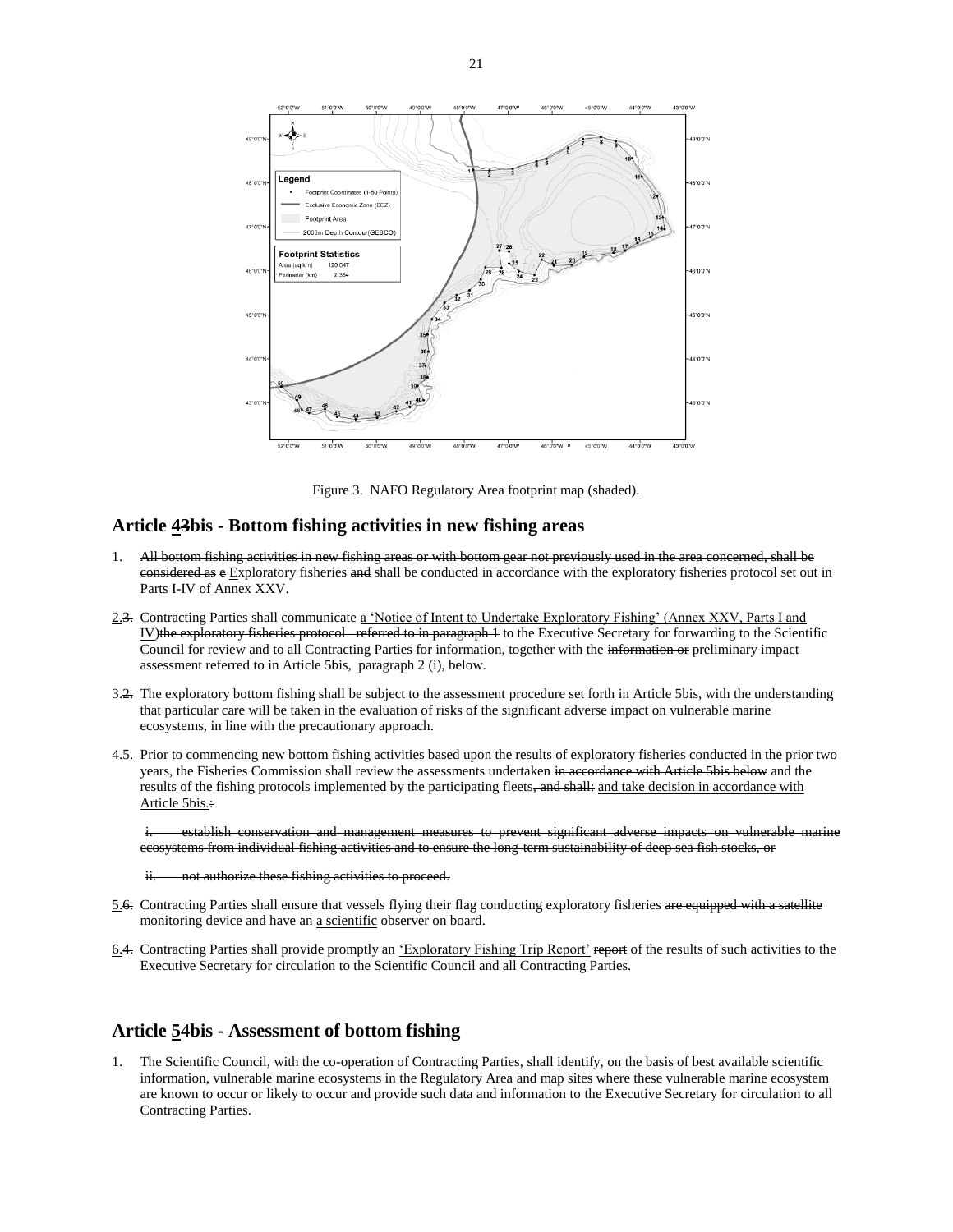- 2. Assessment for proposed bottom fishing activities in the Regulatory Area shall follow the procedures below:
	- i. If proposed bottom fishing activities is outside of the existing bottom fishing area (footprint) identified by the Fisheries Commission, or if there are significant changes to the conduct or technology of existing bottom fisheries within the footprint, or new scientific information indicating a VME in a given area, the Contracting Party proposing to participate in bottom fishing shall submit to the Executive Secretary information and a preliminary assessment of the known and anticipated impacts of its bottom fishing activities on vulnerable marine ecosystems no less than two weeks in advance of the opening of the annual meeting in June meeting of the Scientific Council. Assessments should address the elements as set forth in Part V of Annex XXV. The Executive Secretary shall promptly forward these submissions to the Scientific Council and the Fisheries Commission.
	- ii. The submission of such information shall be carried out in accordance with guidance developed by the Scientific Council, or, in the absence of such guidance, to the best of the Contracting Party"s ability.
	- iii. The Scientific Council shall undertake an assessment, according to procedures and standards it develops, and provide advice to the Fisheries Commission as to whether the proposed bottom fishing activity would have significant adverse impacts on vulnerable marine ecosystems and, if so, whether mitigation measures would prevent such impacts. The Scientific Council may use in its assessment additional information available to it, including information from other fisheries in the region or similar fisheries elsewhere.
- 3. The Working Group of Fishery Managers and Scientists on VMEs shall examine the advice of the Scientific Council and shall make recommendations to the Fisheries Commission in accordance with its mandate.
- 4. The Fisheries Commission shall, taking account of advice and recommendations provided by the Scientific Council and the wWorking Geroup of Fishery Mmanagers and Secientists, concerning bottom fishing activities, including data and information arising from reports pursuant to Article 6bis adopt conservation and management measures to prevent significant adverse impacts on vulnerable marine ecosystems. These that may include:
	- i. (a) allowing, prohibiting or restricting bottom fishing activities;

 $i$ <u>i</u>.(b) requiring specific mitigation measures for bottom fishing activities;

iii.(c)allowing, prohibiting or restricting bottom fishing with certain gear types, or changes in gear design and/or deployment; and/or

iv.(d)any other relevant requirements or restrictions to prevent significant adverse impacts to vulnerable marine ecosystems.

5. Fisheries Commission will periodically ask Scientific Council and the Working Group of Fishery Managers and Scientists on VMEs working group of managers and scientists on vulnerable marine ecosystems to provide advice to Fisheries Commission on the timing and requirement for assessment of a previously assessed bottom fishery.

# **Article 65bis – Interim Encounter Provision**

- Definition of an Encounter is an encounter, above threshold levels as set out in paragraph 3, with indicator species of coral identified as antipatharians, gorgonians, cerianthid anemone fields, lophelia, and sea pen fields or other VME elements. Any encounter with a VME indicator species or merely detecting the presence of an element itself is not sufficient to identify a VME. That identification should be made on a case-by-case basis through assessment by relevant bodies.
- Contracting Parties shall require that vessels flying their flag and conducting bottom fishing activities within the Regulatory Area abide by the following rules, where, in the course of fishing operations, evidence of vulnerable marine ecosystems is encountered:
- 1. Existing fishing areas

i. a) Vessels shall quantify catch of VME indicator species, *i.e.* coral and sponge.

ii.  $\theta$  if the quantity of VME elements or indicator species caught in a fishing operation (such as trawl tow or set of a gillnet or longline) is beyond the threshold defined in paragraph 3 below, the following shall apply:

- The vessel master shall report the incident to the flag State Contracting Party, which without delay shall forward the information to the Executive Secretary, including the position that is provided by the vessel, either the end point of the tow or set or another position that is closest to the exact encounter location, the VME indicator species encountered, and the quantity (kg) of VME indicator species encountered. Contracting Parties may if they so wish require their vessels to also report the incident directly to the Executive Secretary. The Executive Secretary shall archive the information and report it to all Contracting Parties. The Contracting Parties shall immediately alert all fishing vessels flying their flag.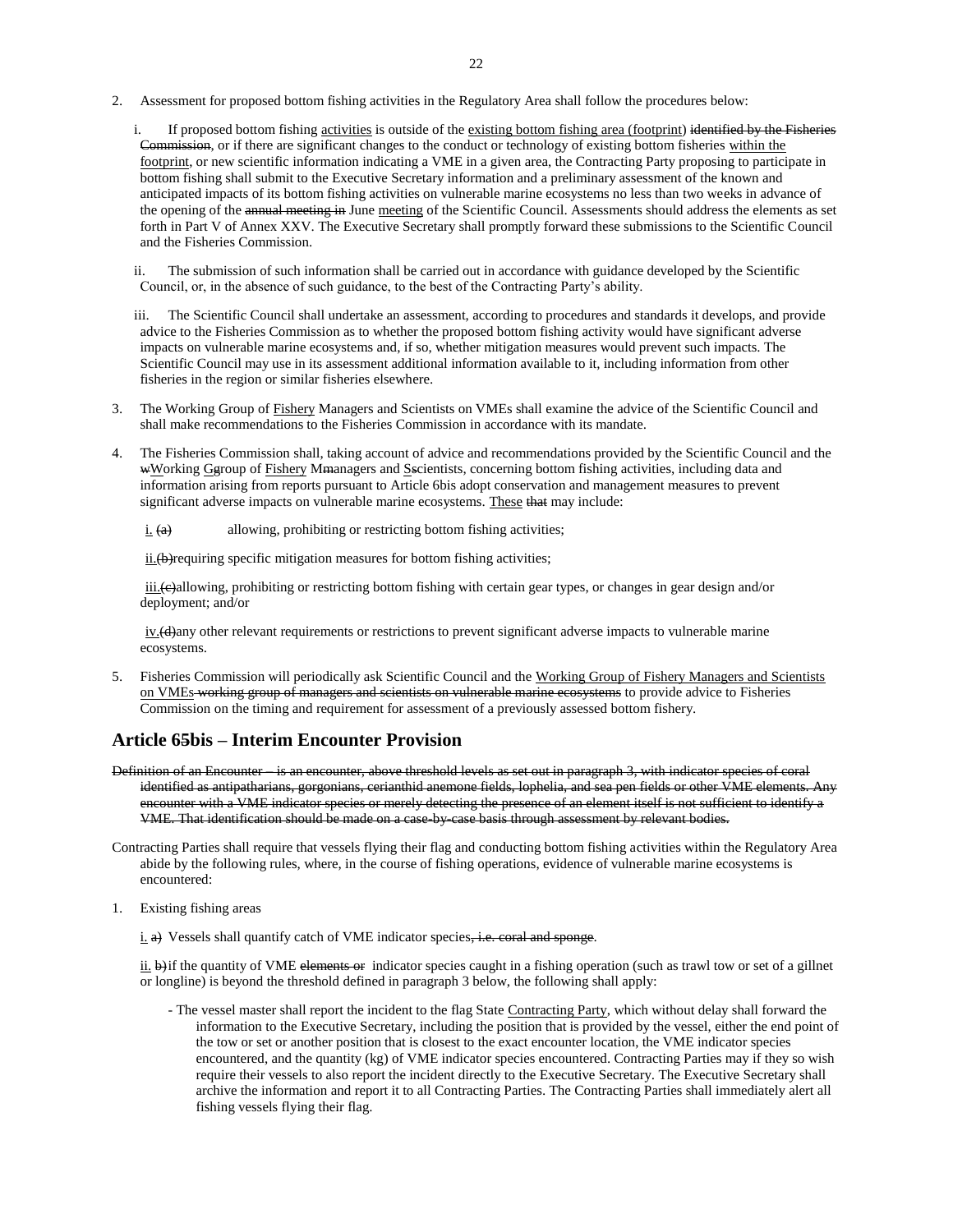- The vessel master shall cease fishing and move away at least 2 nautical miles from the endpoint of the tow/set in the direction least likely to result in further encounters. The captain shall use his best judgment based on all available sources of information.
- The Executive Secretary shall make an annual report on single and multiple encounters in discrete areas within existing fishing areas to the Scientific Council. The Scientific Council shall evaluate and, on a case-by-case basis the information and provide advice to the Fisheries Commission on whether a VME exists. The advice shall be based on annually updated assessments of the accumulated information on encounters and the Scientific Council"s advice on the need for action, using FAO guidelines as a basis. The Fisheries Commission shall consider the advice in accordance with Article 5bis, paragraph 4.
- 2. Unfished areas that are defined as 'New bottom fishing areas'

i. a) Vessels shall quantify catch of VME indicator species, i.e. coral and sponge. Observers deployed shall identify corals, sponges and other organisms to the lowest possible taxonomical level. The sampling protocol found in Annex XXV shall be used (templates).

 $\underline{i}$  b) If the quantity of VME element or indicator species caught in a fishing operation (such as trawl tow or set of a gillnet or longline) is beyond the threshold defined in paragraph 3 below, the following shall apply:

- The vessel master shall report the incident without delay to its flag state Contracting Party, which shall forward the information to the Executive Secretary, including the position that is provided by the vessel, either the end point of the tow or set or another position that is closest to the exact encounter location, the VME indicator species encountered, and the quantity (kg) of VME indicator species encountered. Contracting Parties may if they so wish require their vessels to also report the incident directly to the Executive Secretary. The Executive Secretary shall archive the information and without delay transmit it to all Contracting Parties. The Contracting Parties shall issue an immediate alert to all vessels flying their flag.
- The vessel shall cease fishing and move away at least 2 nautical miles from the endpoint of the tow/set in the direction least likely to result in further encounters. The captain shall use his best judgment based on all available sources of information.
- The Executive Secretary shall at the same time request Contracting Parties to implement a temporary closure of a two mile radius around the reporting position. The reporting position is that provided by the vessel, either the endpoint of the tow/set or another position that the evidence suggests is closest to the exact encounter location.
- The Executive Secretary shall make an annual report on single and multiple encounters in discrete areas within existing fishing areas to the Scientific Council This report should also include reports from the exploratory fishing activities conducted in the last year. The Scientific Council at its next meeting shall examine the temporary closure. If the Scientific Council advises that the area consists of a vulnerable marine ecosystem the Executive Secretary shall request Contracting Parties to maintain the temporary closure until such time that the Fisheries Commission has adopted conservation and management measures acted upon the advice from the Scientific Council in accordance with Article 5bis, paragraph 4 in Chapter Ibis. If the Scientific Council does not conclude that the proposed area is a VME, the Executive Secretary shall inform Contracting Parties which may re-open the area to their vessels.
- The vessel shall cease fishing and move away at least 2 nautical miles from the endpoint of the tow/set in the direction least likely to result in further encounters. The captain shall use his best judgment based on all available sources of information.
- The Executive Secretary shall make an annual report on archived reports from encounters in *new fishing areas* to the Scientific Council. This report shall also include reports from the exploratory fishing activities that were conducted in the last year. The Scientific Council shall evaluate the information and provide advice to the Fisheries Commission on the appropriateness of temporary closures and other measures. The advice should be based on annually updated assessments of the accumulated information on encounters as well as other scientific information. The Scientific Council"s advice should reflect provisions outlined in the FAO guidelines. The Fisheries Commission shall consider the advice in accordance with Article 5bis, paragraph 4.
- 3. For both existing and new fishing areas, an encounter with primary VME indicator species is defined as a catch per set (e.g. trawl tow, longline set, or gillnet set) of more than 60 kg of live coral and/or 800 kg of live sponge. These thresholds are set on a provisional basis and may be adjusted as experience is gained in the application of this measure.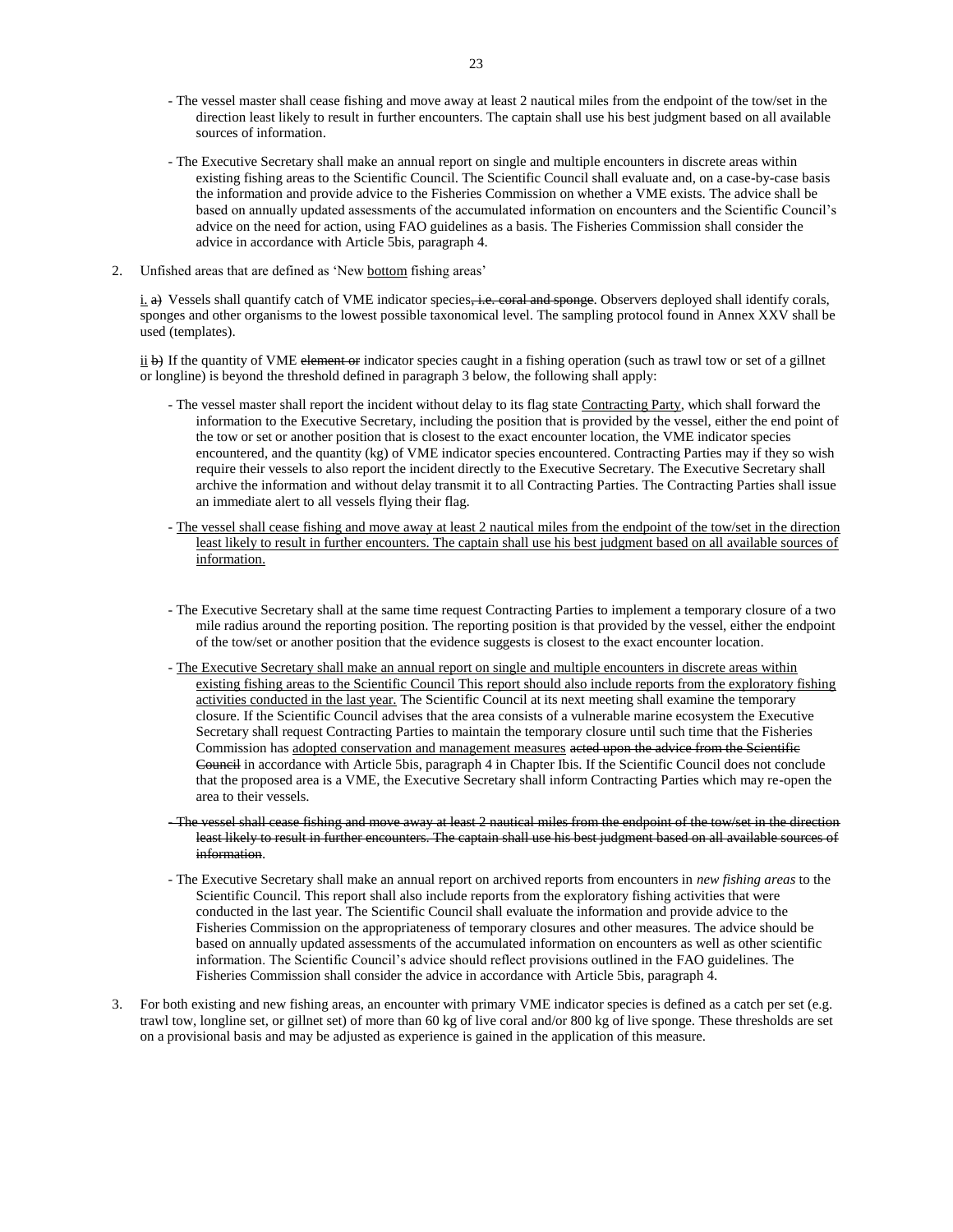# **Article 7bis - Review**

The provisions of this chapter shall be reviewed by the Fisheries Commission at its Annual Meeting in 2014 2011. The Commission shall biannually thereafter examine the effectiveness of these provisions in protecting vulnerable marine ecosystems from significant adverse impacts.

### **[Annex I (to Chapter Ibis). Excerpts from the FAO International Guidelines for the Management of Deep-Sea Fisheries in the High Seas]**

### **[Significant adverse impacts**

- 17. Significant adverse impacts are those that compromise ecosystem integrity (i.e. ecosystem structure or function) in a manner that: (i) impairs the ability of affected populations to replace themselves; (ii) degrades the longterm natural productivity of habitats; or (iii) causes, on more than a temporary basis, significant loss of species richness, habitat or community types. Impacts should be evaluated individually, in combination and cumulatively.
- 18. When determining the scale and significance of an impact, the following six factors should be considered:

i. the intensity or severity of the impact at the specific site being affected;

- ii. the spatial extent of the impact relative to the availability of the habitat type affected;
- iii. the sensitivity/vulnerability of the ecosystem to the impact;
- iv. the ability of an ecosystem to recover from harm, and the rate of such recovery;
- v. the extent to which ecosystem functions may be altered by the impact; and
- vi. the timing and duration of the impact relative to the period in which a species needs the habitat during one or more of its life- history stages.
- 19. allow the particular ecosystem to recover over an acceptable time frame. Such time frames should be decided on a case-by-case basis and should be in the order of 5-20 years, taking into account the specific features of the populations and ecosystems.
- 20. In determining whether an impact is temporary, both the duration and the frequency at which an impact is repeated should be considered. If the interval between the expected disturbance of a habitat is shorter than the recovery time, the impact should be considered more than temporary. In circumstances of limited information, States and RFMO/As should apply the precautionary approach in their determinations regarding the nature and duration of impacts.

### **Identifying vulnerable marine ecosystems and assessing significant adverse impacts**

- 42. A marine ecosystem should be classified as vulnerable based on the characteristics that it possesses. The following list of characteristics should be used as criteria in the identification of VMEs.
- i. Uniqueness or rarity an area or ecosystem that is unique or that contains rare species whose loss could not be compensated for by similar areas or ecosystems. These include:
- ii. Functional significance of the habitat discrete areas or habitats that are necessary for the survival, function, spawning/reproduction or recovery of fish stocks, particular life-

history stages (e.g. nursery grounds or rearing areas), or of rare, threatened or endangered marine species.